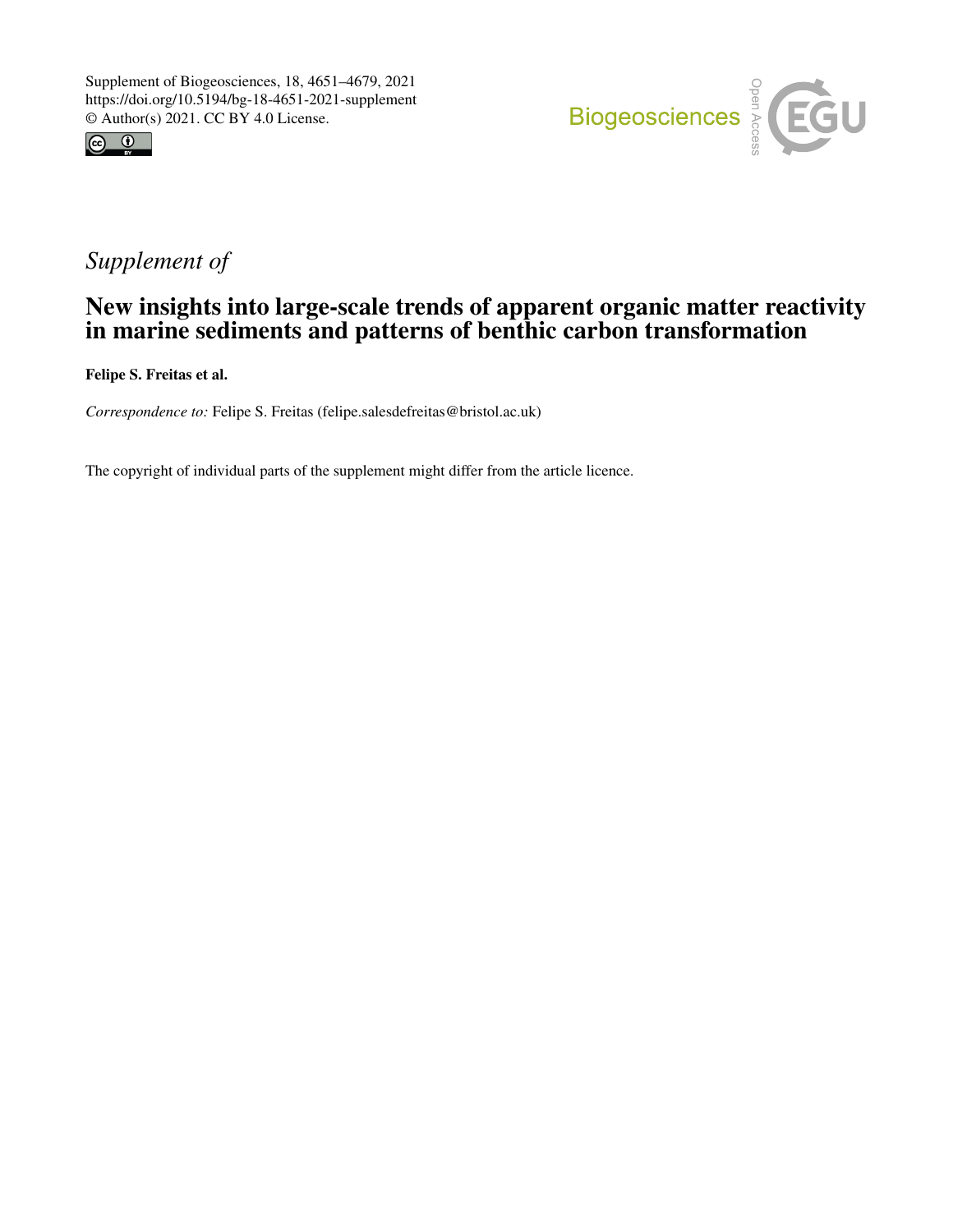### **S1. Extended information on Study Sites**

This section complements the information presented in Sect. 2 and Table 2 in the main manuscript. Table S1 displays further details on site descriptions regarding broad biological properties of each study site.

| Table S1. Oceanographic and biologic context of depositional environments. |
|----------------------------------------------------------------------------|
|                                                                            |

| <b>Site</b>                         | Pelagic ecosystem structure                                                                                                                                                                                                                                                                                                                                                        | <b>References</b>                                                                                                                    |
|-------------------------------------|------------------------------------------------------------------------------------------------------------------------------------------------------------------------------------------------------------------------------------------------------------------------------------------------------------------------------------------------------------------------------------|--------------------------------------------------------------------------------------------------------------------------------------|
| Severn<br>estuary                   | Turbidity resulting from strong tidal dynamics restricts phytoplankton<br>communities. In tidal flats microphytobenthos (mainly diatoms; but also,<br>green algae, euglenophytes, and cyanobacteria) contributes to most of<br>primary productivity.                                                                                                                               | Langston et al. $(2010)$ ;<br>Thomas (2014); Underwood<br>(2010)                                                                     |
| Rhone delta                         | Strong pulses of fresh water and sediments associated to flood events.<br>Coccolithophorids are dominant year-round. During spring blooms,<br>diatoms peak and dominates over cyanobacteria.                                                                                                                                                                                       | Antonelli et al. (2008);<br>Cathalot et al. (2010);<br>Zebracki et al. (2015); Uitz et<br>al. (2012)                                 |
| Aarhus<br>Bay                       | Stable stratification separates upper oligotrophic wates from lower<br>nutrient replete layers. Mixotrophic flagellates account for up to half of<br>pigmented biomass in upper layers. Chl-a maxima develop at the<br>pycnocline. Spring phytoplankton blooms dominated by diatoms.                                                                                               | Chen et al. (2017); Havskum<br>and Riemann (1996); Jensen<br>et al. (1990); Lomstein et al.<br>$(1990)$ ; Thingstad et al.<br>(1996) |
| Arkona<br>Basin                     | Long-term decrease in water transparency associated to eutrophication.<br>Spring blooms are mainly dominated by diatoms and dinoflagellates.<br>Cyanobacteria blooms occur in the end of summer.                                                                                                                                                                                   | Fleming and Kaitala (2006);<br>Fleming-Lehtinen and<br>Laamanen (2012); Zettler et<br>al. (2007)                                     |
| Helgoland<br>Mud Area,<br>North Sea | Spring blooms dominated by diatoms. Flagellates growth is restricted to<br>summer months. Haptophytes represent a large contribution to<br>phytoplankton community, although the timing and intensity of blooms<br>vary in a less predictive way.                                                                                                                                  | Hebbeln et al. (2003); Hickel<br>et al. (1992); Riebesell<br>(1993); Wiltshire and Manly<br>(2004)                                   |
| Skagerrak                           | Short-term and inter-annual variability in phytoplankton community is<br>common. Chl-a displays a sub-surface maximum below pycnocline.<br>Diatoms dominant during spring, whereas dinoflagellates are predominant<br>during summer. Haptophytes account for half of nanophytoplankton.<br>Cyanobacteria abundance is high in the central basin during summer.                     | Dahl and Johannessen (1998);<br>Karlson et al. (1996);<br>Richardson et al. (2003);<br>Trimmer et al. (2013)                         |
| Arabian Sea                         | Monsoon regime drives hydrology and has a strong impact on the<br>seasonality of primary productivity. Cyanobacteria dominates<br>oligotrophic, warm upper waters. In subsurface waters eukaryotic<br>phytoplankton are the dominant group and represents 50-80% of carbon<br>biomass. Diatoms dominate coastal upwellings and are gradually replaced<br>offshore by haptophytes.  | Barlow et al. (1999); Cowie<br>(2005); Latasa and Bidigare<br>(1998); Rixen et al. (2019);<br>Shalapyonok et al. (2001)              |
| Bering<br>Sea                       | Nutrient recycling and upwelling support autumn blooms. Ice melting<br>triggers spring blooms. In the absence of sea ice, blooms are delayed until<br>thermal stratification is established. Community composition is<br>dominated by diatoms with small contribution of pico- and<br>nanophytoplankton groups. Coccolithophores form large blooms during<br>calm conditions.      | Coyle et al. (2008); Gersonde<br>(2009); Odate (1996); Stabeno<br>and Hunt (2002); Stockwell et<br>al. $(2001)$                      |
| Argentine<br>Basin                  | Complex hydrology and water masses dynamics. Enhanced productivity<br>at oceanographic fronts and Sub-Antarctic water upwellings. Haptophytes<br>are the dominant group and dominant at shelf-break where strong mixing<br>and nutrient renovation occur. Diatoms occur in low abundance. Other<br>groups include pico-cyanobacteria, picoplanktonic coccoids, and<br>flagellates. | Calliari et al. (2009); Carreto<br>et al. (2003); Gayoso (1995);<br>Peterson (1992)                                                  |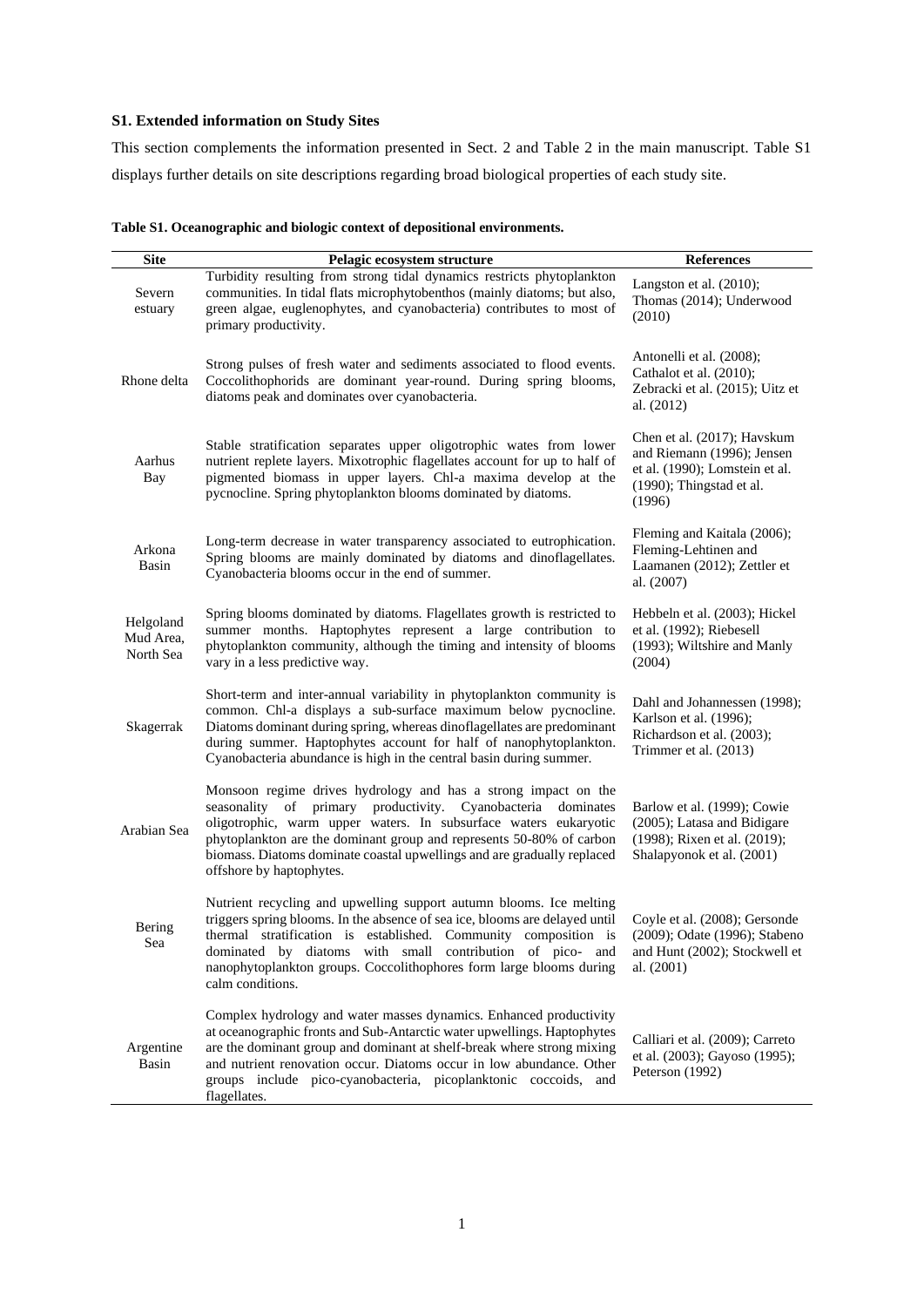#### **S2. Extended information on Reaction-Transport Model description**

The Biogeochemical Reaction Network Simulator (BRNS) (Aguilera et al., 2005; Regnier et al., 2002) is an adaptive simulation environment that has been successfully employed to reproduce and quantify diagenetic processes in marine sediments across a wide range of depositional environments and timescales (Thullner et al., 2009; Wehrmann et al., 2013). It calculates concentration depth profiles of solid and dissolved species in marine sediments according to the vertically-resolved mass conservation equation of solid and dissolved species in porous media (Berner, 1980; Boudreau, 1997):

$$
\frac{\partial \sigma C_i}{\partial t} = \frac{\partial}{\partial z} \left( D_{bio} \sigma \frac{\partial C_i}{\partial z} + D_i \sigma \frac{\partial C_i}{\partial z} \right) - \frac{\partial \sigma \omega C_i}{\partial z} + \alpha_i \sigma (C_i (0) - C_i) + \sum_n s_i^n r_n
$$
\n(S1)

The first three terms on the right-hand side represent the transport process (bioturbation and molecular diffusion, advection, and bioirrigation; see Sect. S2.1), whereas the last term denotes the sum of all reactions (production and consumption; see Sect. S2.2) that affect species *i*. Table S2 provides a summary of all symbols employed here. In the following sections, we provide a detailed description of the model parameterization and solution.

| <b>Symbol</b>      | <b>Description</b>                                                                |
|--------------------|-----------------------------------------------------------------------------------|
|                    | Chemical species, i                                                               |
| TOC                | Total organic carbon                                                              |
| CH <sub>2</sub> O  | Organic matter (simplified stoichiometry)                                         |
| $\mathcal{O}_2$    | Oxygen                                                                            |
| $NO_3^-$           | Nitrate                                                                           |
| $SO_4^{2-}$        | Sulfate                                                                           |
| CH <sub>4</sub>    | Methane                                                                           |
| NH <sub>4</sub>    | Ammonium                                                                          |
| $PO_4^{3-}$        | Phosphate                                                                         |
| $HS^-$             | Sulfides                                                                          |
|                    |                                                                                   |
|                    | Model parameters                                                                  |
| $C_i$              | Concentration of species i                                                        |
| t                  | Time                                                                              |
| z                  | Sediment depth                                                                    |
| L                  | Length of model domain                                                            |
| T                  | Temperature                                                                       |
| S                  | Salinity                                                                          |
| h                  | Water depth                                                                       |
|                    | Porosity term                                                                     |
| σ                  | Solid species, $\sigma = 1 - \varphi$                                             |
|                    | Dissolved species, $\sigma = \varphi$                                             |
| $\varphi$          | Sediment porosity                                                                 |
| $\varphi_0$        | Porosity at sediment-water interface                                              |
| $\varphi_z$        | Porosity at depth                                                                 |
| $\varphi_{\infty}$ | Porosity at greater depth                                                         |
| β                  | Porosity attenuation coefficient                                                  |
| ω                  | Burial velocity – sedimentation rates                                             |
| $\omega_0$         | Burial velocity at sediment-water interface                                       |
| $\omega_z$         | Burial velocity at depth                                                          |
| $D_i$              | Effective molecular diffusion coefficient of dissolved species i at $0^{\circ}$ C |
| $D_i^*$            | Corrected molecular diffusion coefficient of dissolved species i                  |
| $D_{bio}$          | Bioturbation diffusion coefficient                                                |

**Table S2. Summary of model elements incorporated in the BRNS.**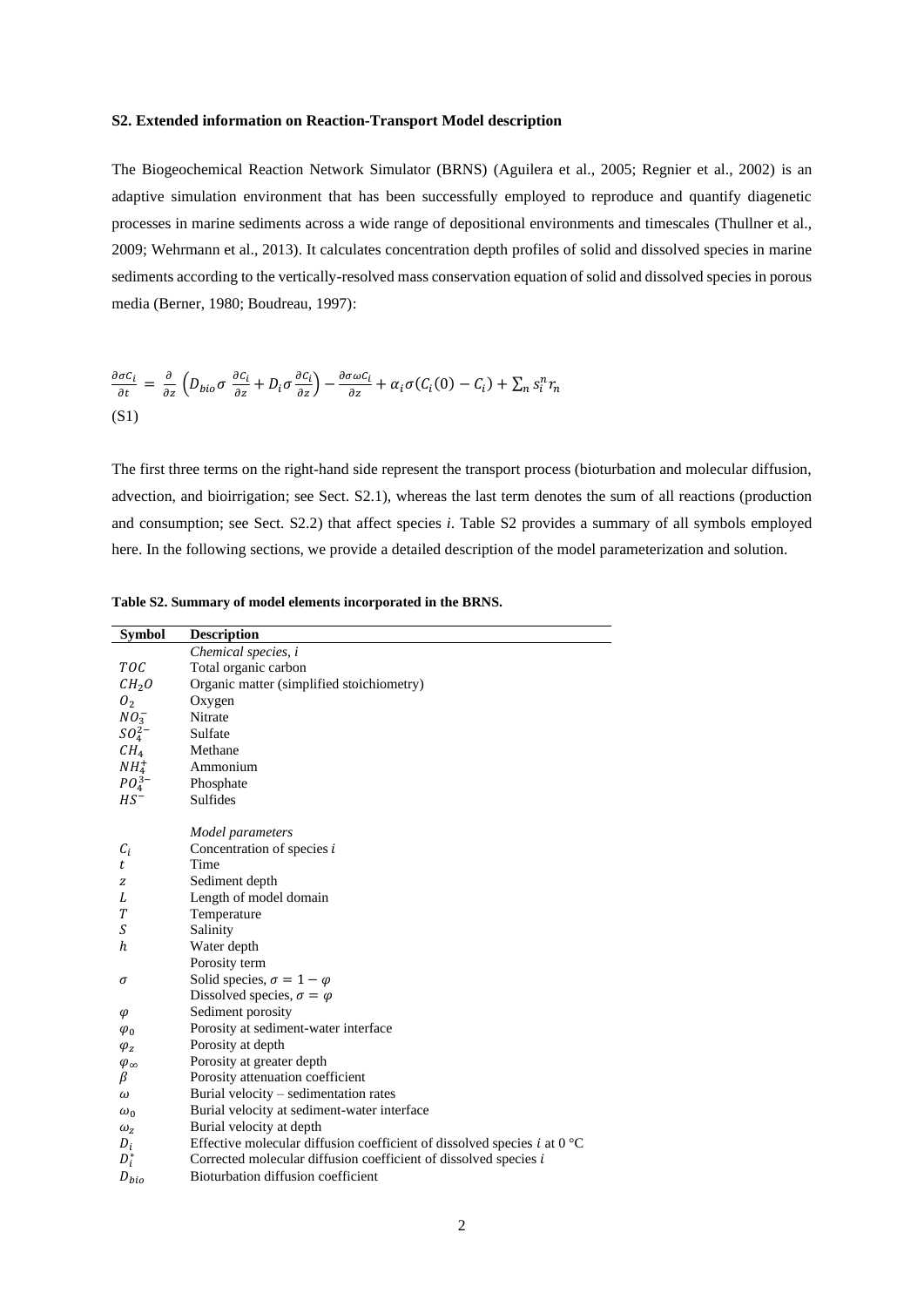| $z_{bio}$               | Depth of bioturbated zone – sediment mixed layer                        |
|-------------------------|-------------------------------------------------------------------------|
| $\alpha_i$              | Bioirrigation rate                                                      |
| $\alpha_0$              | Bioirrigation coefficient at sediment-water interface                   |
| $x_{irri}$              | Bioirrigation attenuation depth length                                  |
| $s_i^n$                 | Stoichiometric coefficient of specie i                                  |
| $\boldsymbol{n}$        | Kinetically controlled reaction                                         |
| $r_n$                   | Reaction rate                                                           |
| $K_i$                   | Half-saturation constant of species i                                   |
| $f_i$                   | Primary redox reaction inhibition term of species $i$                   |
| $k_n$                   | First-order bimolecular rate constant of secondary redox reaction $r_n$ |
| x/y/z                   | Stoichiometric constants                                                |
| age                     | Age of organic matter                                                   |
| $\Gamma(v)$             | gamma distribution                                                      |
| a                       | Reactive continuum model shaping parameter                              |
| $\boldsymbol{\upsilon}$ | Reactive continuum model scaling parameter                              |
| om(k, t)                | Probability density function of OM distribution                         |
| $G_i$                   | Initial $TOC$ proportion in fraction $i$ – multi-G approximation of RCM |
| $k_i$                   | First-order degradation rate constant of fraction i                     |
| g(k,0)                  | Initial fraction of TOC characterized by a distinct reactivity          |
| G(k,0)                  | Initial fraction of $TOC$ within the reactivity range between 0 and $k$ |

#### **S2.1. Transport parameters**

The BRNS set-up used here accounts for sediment accumulation and compaction, molecular diffusion, bioturbation, and bioirrigation (see Eq. S1). Global transport parameter values are given in Table S3. Site-specific transport parameter values are given in the main manuscript (Table 5). Sediment porosity is assumed to decrease exponentially with depth due to sediment compaction:

$$
\varphi_z = \varphi_\infty + (\varphi_0 - \varphi_\infty) exp(-\beta z) \tag{S2}
$$

Consequently, the burial velocity is corrected for the effect of compaction assuming steady-state compaction (e.g., Berner, 1980):

$$
\omega_z = \omega_0 (1 - \varphi_0)/(1 - \varphi_z)
$$
\n(S3)

The diffusive fluxes are commonly quantified by means of Fick's first law of diffusion, which depends on the molecular diffusive coefficient  $D_i$  (*i* = dissolved species) (Boudreau, 1997; Burdige, 2006). The effective molecular diffusion coefficients are derived from Van Cappelen and Wang (1996). Here,  $D_i$  are corrected for temperature, salinity, and tortuosity. For solid species  $D_i = 0$ , whereas for dissolved species the corrected  $D_i^*$  is given by Boudreau (1997):

$$
D_i^* = \frac{D_i(T, S)}{1 - \ln(\varphi^2)}\tag{S4}
$$

The model also accounts for the effect of sediment reworking by infaunal organisms in the bioturbated upper sediment layer ( $z < z_{bio}$ ). The process is generally described by a dispersive term with constant bioturbation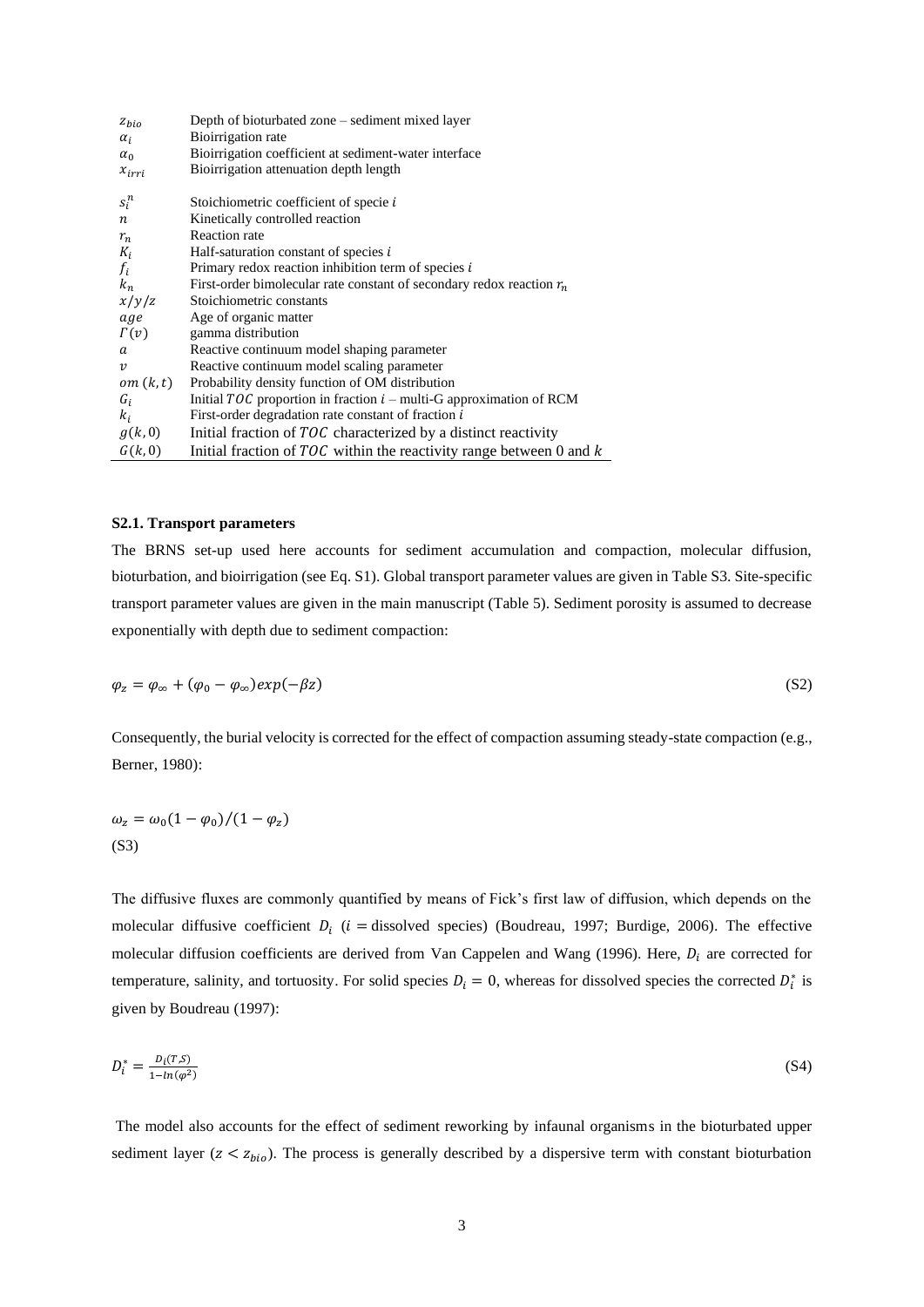diffusion coefficient  $D_{bio}$  (Boudreau, 1986). For bioturbated sites,  $D_{bio}$  was constrained based on an empirically derived relationship proposed by Middelburg et al. (1997):

$$
D_{bio} = 5.2 \cdot 10^{(0.7624 - 0.0003972 \cdot h)} \tag{S5}
$$

For the Rhone delta,  $D_{bio}$  values were derived from Pastor et al. (2011).  $D_{bio}$  was kept constant within the bioturbated zone ( $z < z_{bio}$ ) then set to zero below  $z_{bio}$ . Bioturbation depth was fixed at 10 cm for most bioturbated sediments (Table 4), based on a compilation of mixed layer depths (Boudreau, 1994, 1998). At anoxic depositional environments (i.e., where  $O_2$  concentrations are zero),  $z_{bio}$  was set to zero (Table 4). Similarly, the bioturbation diffusion coefficient  $D_{bio}$  was set to zero in anoxic environments. Bioirrigation describes the mixing by benthic macrofaunal organisms that build burrows or tubes in the sediment for feeding. It is parameterized as a nonlocal transport process with a nonlocal bioirrigation coefficient  $\alpha_i$ , which describes the exchange rates between the sediment-water interface and porewater at depth in bioirrigated zone of sediments (Aller, 1994; Aller and Aller, 1998; Burdige, 2006). The bioirrigation rate is given by (Thullner et al., 2009; Wehrmann et al., 2013):

$$
\alpha_i = \alpha_0 \cdot \exp(-x/x_{irri}) \tag{S6}
$$

For solid species,  $\alpha_i$  is set to zero.

**Table S3. Global model transport parameter values implemented in the RTM. Effective molecular diffusion coefficients**   $(D_i)$  are given for  $T = 0$  °C and are corrected by site-specific temperature, salinity, and tortuosity.

| Parameter       | Unit                       | Value  | <b>Reference</b>              |
|-----------------|----------------------------|--------|-------------------------------|
| $\alpha_0$      | $\rm{vr}^{-1}$             | 10     | Thullner et al. (2009)        |
| $x_{irri}$      | cm                         | 3.5    | Thullner et al. (2009)        |
| $D_{O_2}$       | $\rm cm^2~yr^{-1}$         | 380.44 | Van Cappellen and Wang (1996) |
| $D_{NO_3^-}$    | $\rm cm^2~yr^{-1}$         | 394.58 | Van Cappellen and Wang (1996) |
| $D_{SO_4^{2-}}$ | $\rm cm^2~vr^{-1}$         | 173.92 | Van Cappellen and Wang (1996) |
| $D_{NH_4^+}$    | $\text{cm}^2 \text{ yr}^1$ | 395.87 | Van Cappellen and Wang (1996) |
| $D_{H_2S}$      | $\rm cm^2~vr^{-1}$         | 331.61 | Van Cappellen and Wang (1996) |
| $D_{CH_{4(g)}}$ | $\rm cm^2 \, yr^{-1}$      | 263.93 | Van Cappellen and Wang (1996) |
|                 |                            |        |                               |

#### **S2.2. Reaction parameters**

The reaction network implemented in the BRNS encompasses the most pertinent primary and secondary redox reactions found in the upper layers of marine sediments. Its formulation and parametrization builds on a number of previous studies that investigate diagenetic dynamics across several depositional environments and scales (Aguilera et al., 2005; Thullner et al., 2009; Van Cappellen and Wang, 1996; Wang and Van Cappellen, 1996; Wehrmann et al., 2013). It explicitly accounts for the heterotrophic degradation of OM coupled to the consumption of oxygen (aerobic OM degradation), nitrate (denitrification), sulfate (organoclastic sulfate reduction), as well as methanogenesis. Additionally, it accounts for nitrification, sulfide re-oxidation by  $O_2$ , anaerobic oxidation of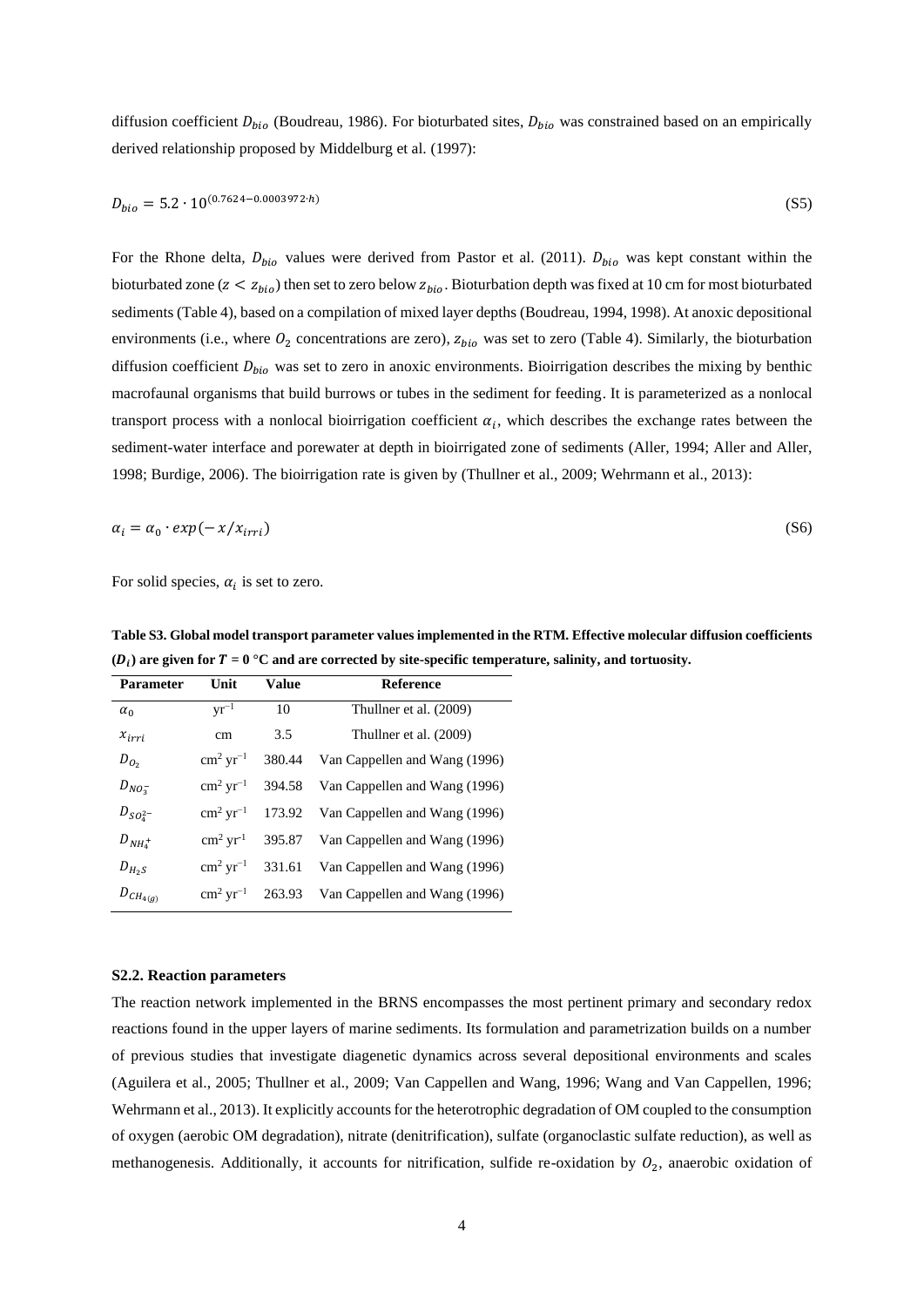methane (AOM) coupled to sulfate reduction and  $CH_4$  reoxidation by  $O_2$ . Due to the limited availability of data to constrain manganese oxide  $(MnO<sub>2</sub>)$  and iron hydroxide  $(Fe(OH)<sub>3</sub>)$  depositional fluxes, the model does not account for metal oxides reduction pathways. At certain depositional settings (e.g., Skagerrak), metal oxide pathways can be relatively important (e.g., Canfield et al., 1993; Rysgaard et al., 2001), particularly in continental margins that receive considerable inputs of iron (Beckler et al., 2016). Nevertheless, a previously published global assessment of the importance of metabolic pathways in marine sediments has found their contributions to the overall heterotrophic OM degradation to be negligible at a global scale (Thullner et al., 2009).

**Reaction Pathway Pathway Pathway Pathway Reaction rate** *Primary redox reactions*  $r_1$ Aerobic OM degradation  $(CH_2O)_x(NH_3)_y(H_3PO_4)_z + (x+2y)O_2 + (y+2z)HCO_3^ \rightarrow$   $(x + y + 2z)CO<sub>2</sub> + yNH<sub>4</sub><sup>+</sup> + zHPO<sub>4</sub><sup>2-</sup>$ +  $(x + 2y + 2z)H_2O$  $r<sub>1</sub>$  $= v \cdot (a + age)^{-1}$  $\cdot$   $CH_2O \cdot f_{O_2}$  $r_2$  Denitrification  $(CH_2O)_x(NH_3)_y(H_3PO_4)_z + \left(\frac{4x+3y}{5}\right)$  $\frac{^{+3y}}{^{5}}$ ) NO<sub>3</sub>  $\rightarrow$   $\left(\frac{2x+4y}{5}\right)$  $\frac{+4y}{5}$ )  $N_2 + \left(\frac{x-3y+10z}{5}\right)$  $\left(\frac{\sqrt{1+102}}{5}\right)$ CO<sub>2</sub>  $+\left(\frac{4x+3y-10z}{5}\right)$  $\frac{y-10z}{5}$  HCO<sub>3</sub> + zPO<sub>4</sub><sup>2</sup>  $+\left(\frac{3x+6y+10z}{5}\right)$  $\frac{f_{y+102}}{5}$   $H_2O$  $r<sub>2</sub>$  $= v \cdot (a + age)^{-1}$  $\cdot$  CH<sub>2</sub>O  $\cdot$  f<sub>NO<sub>3</sub></sub>  $r<sub>3</sub>$ Sulfate reduction  $(CH_2O)_x(NH_3)_y(H_3PO_4)_z + \frac{x}{2}$  $\frac{x}{2}SO_4^{2-} + (y - 2z)CO_2 + (y - 2z)H_2O$  $\rightarrow$   $(x + y - 2z)HCO<sub>3</sub><sup>-</sup> + yNH<sub>4</sub><sup>+</sup> + zHPO<sub>4</sub><sup>2</sup>$  $+\frac{x}{2}$  $\frac{\lambda}{2}H_2S$  $r_3$  $= v \cdot (a + age)^{-1}$  $\cdot$   $CH_2O \cdot f_{SO_4^{2-}}$  $r_4$  Methanogenesis  $(CH_2O)_x(NH_3)_y(H_3PO_4)_z + (y-2z)H_2O$  $\rightarrow \left(\frac{x-2y+4z}{2}\right)$  $\left(\frac{y+4z}{2}\right)CO_2 + (y-2z)HCO_3^- + yNH_4^+$  $+ zHPO_4^{2-} + \frac{x}{2}$  $\frac{\lambda}{2}CH_4$  $r<sub>4</sub>$  $= v \cdot (a + age)^{-1}$  $\cdot$   $CH_2O \cdot f_{CH_4}$ *Secondary redox reactions*  $r_{5}$ Ammonium oxidation by oxygen  $NH_4^+ + 2O_2 + 2HCO_3^- \rightarrow NO_3^- + 2CO_2 + 3H_2O$   $r_5 = k_5 \cdot NH_4^+$  $r_5 = k_5 \cdot NH_4^+ \cdot O_2$  $r_{6}$ Sulfide oxidation by oxygen  $H_2S + 2O_2 + 2HCO_3^- \rightarrow SO_4^{2-} + 2CO_2 + 2H_2O$  $r_6 = k_6 \cdot (HS^- + H_2S)$  $\cdot$  0<sub>2</sub>  $r<sub>7</sub>$ Anaerobic oxidation of methane (AOM)  $CH_4 + CO_2 + SO_4^{2-} \rightarrow 2HCO_3^$  $r_7 = k_7 \cdot CH_4 \cdot SO_4^{2-}$ 

| Table S4. Reaction network governing heterotrophic organic matter degradation in marine sediments implemented in |  |
|------------------------------------------------------------------------------------------------------------------|--|
| the Reaction-Transport Model (Adapted from Aguilera et al., 2005; Thullner et al., 2009; Wehrmann et al., 2013). |  |

OM heterotrophic degradation follows first-order degradation kinetics (see below; Sect. S2.3) and is coupled to the consumption of terminal electron acceptors (TEAs) (primary redox reactions,  $r_1 - r_4$ ; Table S4). The

 $CH_4 + 2O_2 \rightarrow CO_2 + 2H_2O$   $r_8 = k_8 \cdot CH_4 \cdot O_2$ 

 $r_{\rm g}$ 

Methane oxidation by oxygen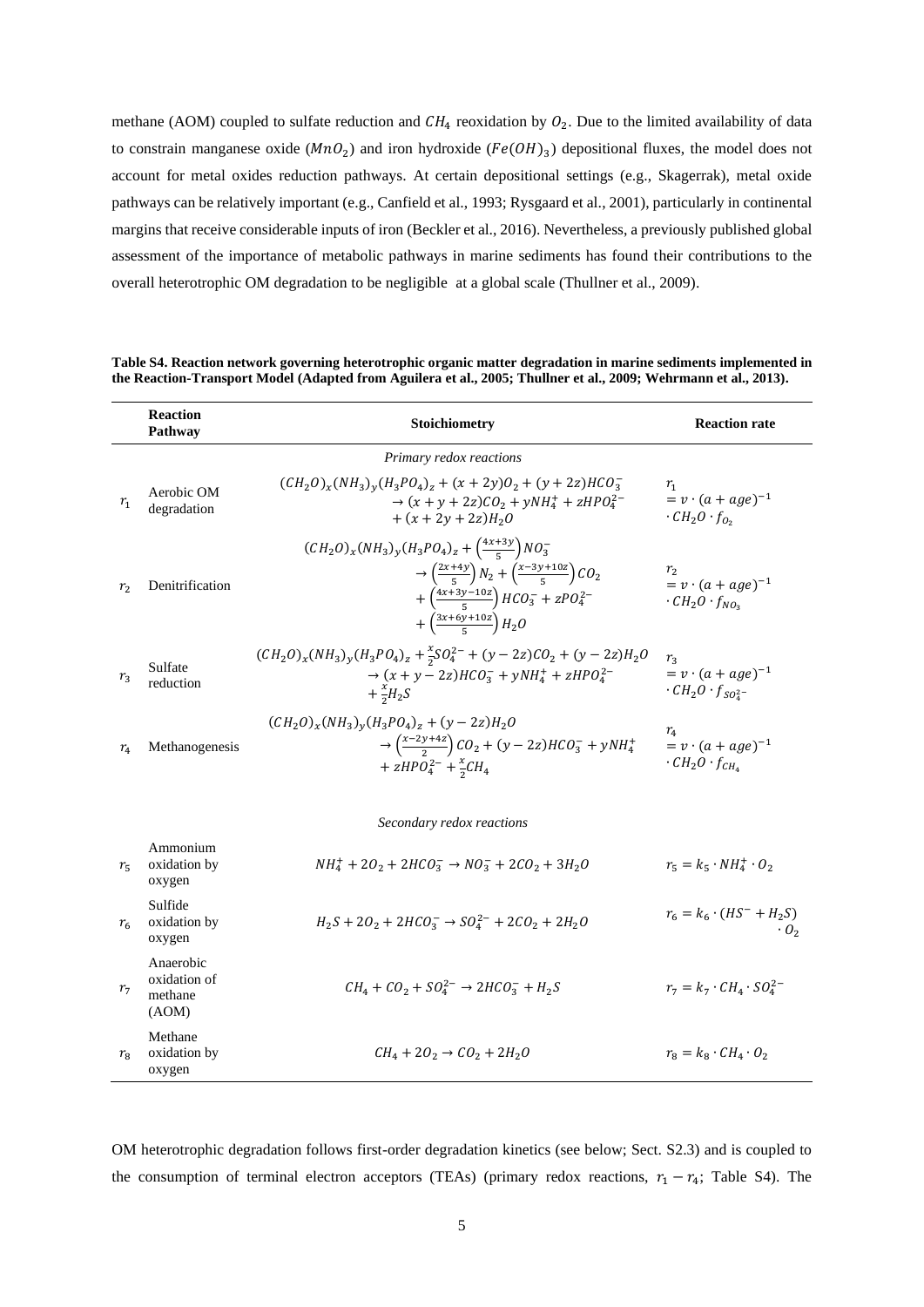sequential utilization of TEAs is kinetically controlled by rate laws (Table S5) (e.g., Van Cappellen and Wang, 1996). Additionally, the reaction network accounts for the reoxidation of reduced species produced during OM heterotrophic degradation (secondary redox reactions;  $r_5 - r_8$ ; Table S4). Following the classical approach, the rates of secondary redox reactions are described by bimolecular rate laws with the rate constant  $k_n$  (Van Cappellen and Wang, 1996). Global reaction parameter values are given in Table S6.

| Table S5. Kinetic rate laws controlling the reaction network. |  |  |  |  |  |  |  |  |  |  |  |
|---------------------------------------------------------------|--|--|--|--|--|--|--|--|--|--|--|
|---------------------------------------------------------------|--|--|--|--|--|--|--|--|--|--|--|

| <b>Kinetic rate laws</b> |                                                                                                                                                                                                                                                                         |  |  |  |  |
|--------------------------|-------------------------------------------------------------------------------------------------------------------------------------------------------------------------------------------------------------------------------------------------------------------------|--|--|--|--|
| $r_{1}$                  | $\begin{cases} f_{O_2} = 1 \; \text{for} \; O_2 > K_{O_2} \\ f_{O_2} = \frac{O_2}{K_{O_2}} \; \text{for} \; O_2 \leq K_{O_2} \end{cases}$                                                                                                                               |  |  |  |  |
| r <sub>2</sub>           | $\int_{fNO_3^-}^{fNO_3^-} = 0$ for $f_{O_2} = 1$<br>$\int_{fNO_3^-}^{fNO_3^-} = (1 - f_{O_2})$ for $f_{O_2} < 1$ and $NO_3^- > K_{NO_3^-}$<br>$\int_{fNO_3^-}^{fNO_3^-} = (1 - f_{O_2}) \frac{NO_3^-}{K_{NO_3^-}}$ for $f_{O_2} < 1$ and $NO_3^- \le K_{NO_3^-}$        |  |  |  |  |
| $r_3$                    | $\int f_{SO_4^{2-}} = 0$ for $f_{O_2} + f_{NO_3^-} = 1$<br>$f_{SO_4^{2-}} = (1 - f_{NO_3})$ for $f_{NO_3} < 1$ and $SO_4^{2-} > K_{SO_4^{2-}}$<br>$f_{SO_4^{2-}} = (1 - f_{NO_3}) \frac{SO_4^{2-}}{K_{SO_4^{2-}}}$ for $f_{NO_3} < 1$ and $SO_4^{2-} \le K_{SO_4^{2-}}$ |  |  |  |  |
| $r_{4}$                  | $f_{CH_4} = (1 - (f_{O_2} + f_{NO_3^-} + f_{SO_4^2^-}))$                                                                                                                                                                                                                |  |  |  |  |

**Table S6. Global reaction parameter values implemented in the RTM.**

| <b>Parameter</b> | Unit                      | Value               | <b>Reference</b>              |
|------------------|---------------------------|---------------------|-------------------------------|
| x/y/z            |                           | 106/16/1            | Redfield (1934)               |
| $\boldsymbol{v}$ |                           | variable            | Boudreau and Ruddick (1991)   |
| a                | yr                        | variable            | Boudreau and Ruddick (1991)   |
| age              | yr                        | variable            | Mogollón et al. (2012)        |
| $K_{O_2}$        | М                         | $8.0 \cdot 10^{-9}$ | Van Cappellen and Wang (1996) |
| $K_{NO_3^-}$     | М                         | $5.0 \cdot 10^{-9}$ | Van Cappellen and Wang (1996) |
| $K_{SO_4^{2-}}$  | М                         | $1.0 \cdot 10^{-7}$ | Van Cappellen and Wang (1996) |
| $k_{5}$          | $M^{-1}$ yr <sup>-1</sup> | $1.0 \cdot 10^{7}$  | Dale et al. (2011)            |
| $k_{6}$          | $M^{-1} yr^{-1}$          | $1.0 \cdot 10^{9}$  | Dale et al. (2011)            |
| k <sub>7</sub>   | $M^{-1}$ yr <sup>-1</sup> | $5.0 \cdot 10^6$    | Dale et al. (2011)            |
| $k_{\rm B}$      | $M^{-1}$ yr <sup>-1</sup> | $1.0 \cdot 10^{13}$ | Dale et al. (2011)            |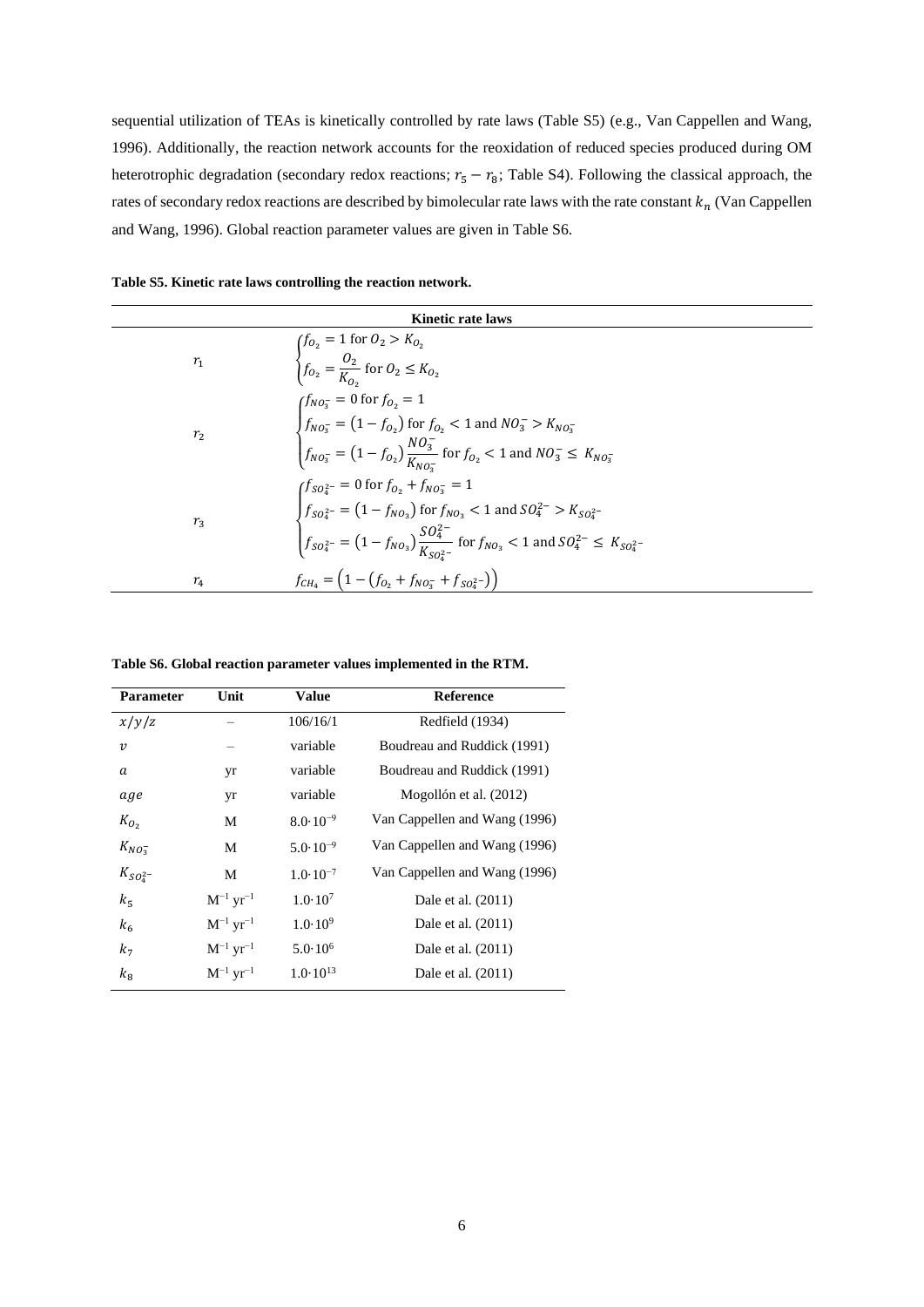#### **S2.3 Organic matter degradation model**

OM is composed of a complex and dynamic mixture of compounds that are distributed over a wide, continuous spectrum of reactivities. Thus, OM degradation is described by the reactive continuum model (RCM) (Boudreau and Ruddick, 1991), which assumes a continuous distribution of OM compounds over the entire reactivity spectrum. The RCM assumes that the initial distribution of OM compounds over the reactivity spectrum follows a gamma distribution that is completely determined by two free parameters:  $\alpha$  is the average lifetime of the more reactive components of bulk OM, and  $\nu$  represents the dimensionless scaling parameter of the distribution near  $k = 0$ . As such, the RCM approach requires the definition of two parameters that will define the shape of the OM distribution over reactivity  $k$ :

$$
k(z) = \frac{v}{a + age(z)}\tag{S7}
$$

 $age(z)$  denotes the age of the sediment layer at depth z. For non-bioturbated sediments ( $z > z_{bio}$ ) the burial  $age(z)$  can be calculated as a function of the burial velocity:

$$
age(z) = age_0 + \frac{(1-\varphi)z + \beta^{-1}(\varphi_0 - \varphi_\infty)(exp(-\beta z) - 1)}{\omega(1-\varphi_0)}
$$
\n(S8)

However, within the bioturbated upper sediment layers, the age distribution of reactive species is controlled by both sedimentation, bioturbation, and the reactivity  $k$  of reactive species (Meile and Van Cappellen, 2005). As such, the RCM approach cannot easily be applied to the upper mixed sediment layers. Therefore, within the bioturbated layer ( $z < z_{bio}$ ), the RCM is approximated by a discrete multi-G model (200 fractions) to circumvent the difficulty of quantifying OM ages within bioturbated sediments (Dale et al., 2015; Meile and Van Cappellen, 2005). The multi-G model approach divides the bulk OM into 200 discrete compound classes  $i$  each degrading according to first-order kinetics with a degradation rate constant  $k_i$  (Jørgensen, 1978). The degradation rate of the bulk OM,  $R_{TOC}$ , and the initial concentration of OM in compound class *i*,  $TOC<sub>i</sub>(0)$  are thus given by:

$$
C_{ox}(z) = \sum_{i=1}^{200} k_i \cdot T O C_i(z) \tag{S9}
$$

$$
TOC_i(0) = G_i \cdot TOC \tag{S10}
$$

The initial proportion of TOC in fraction *i*,  $G_i$ , as well as the compound class specific reactivity rate-constant  $k_i$ can be determined from the initial probability density function  $om(k, t)$  that provides the concentration of TOC having a degradability k and  $k + dk$  at time 0. The initial fraction of TOC characterized by a distinct reactivity k is given by  $g(k, 0)$ :

$$
g(k,0) = \frac{om(k,0)}{TOC_0} = \frac{a^v \cdot k^{v-1} \cdot e^{-a \cdot k}}{\Gamma(v)}
$$
(S11)

The initial fraction of TOC within the reactivity range between 0 and k is given by integrating Eq. S12 (if  $a, v, k$  $> 0$ :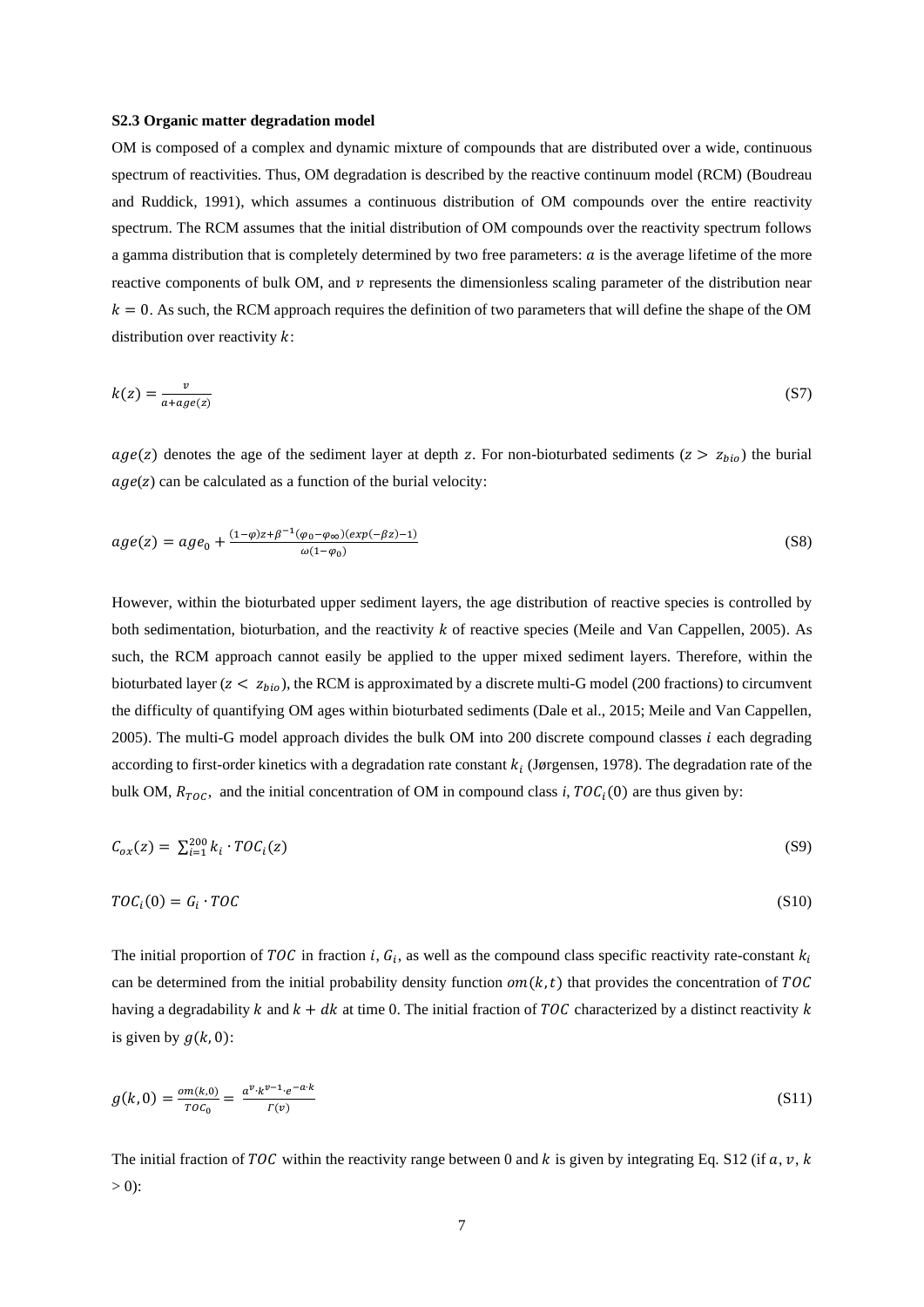$$
G(k,0) = \int_0^k g(0,k)dk = \int_0^k \frac{a^v \cdot k^{v-1} \cdot e^{-a \cdot k}}{r(v)} dk = \left(\frac{1 - r(v, a \cdot k)}{r(v)}\right)
$$
(S12)

Where  $\Gamma(\nu, a \cdot k)$  denotes the inverse gamma distribution.

Within the bioturbated sediment layer, the RCM was approximated by dividing the reactivity range  $k =$ [10<sup>-15</sup>, 10<sup>(-log(a)+2)</sup>] into 200 equal reactivity bins,  $k_j$ . The initial fraction  $G_i$  of TOC within reactivity bin  $k_{j-1}$ and  $k_j$  (and thus with reactivity  $k_i = k_{j-1} + \frac{k_j - k_{j-1}}{2}$  $\frac{\pi f - 1}{2}$ ) in the 200G-model is then calculated as:

$$
G_i = G(k_j, 0) - G(k_{j-1}, 0)
$$
\n(S13)

The least and the most reactive fractions  $G_1$  and  $G_{200}$  with reactivity  $k_1 = 10^{-15}$  yr<sup>-1</sup> and  $k_{200} = 10^{-\log(a)+2}$ yr<sup>-1</sup>, respectively, are calculated based on the incomplete gamma distribution:

$$
G_1 = \int_{k_1}^{\infty} g(k_1, 0) dk = \frac{F(\nu, a \cdot k_1)}{F(\nu)}
$$
(S14)

$$
G_{200} = \int_{k_{200}}^{\infty} g(k_{200}, 0) dk = \frac{\Gamma(\nu, a \cdot k_{200})}{\Gamma(\nu)}
$$
(S15)

Once  $G_i$  and  $k_i$  are determined, the steady-state analytical solution of the diffusion-advection-reaction equation (Boudreau, 1997) for OM in the bioturbated zone can then be calculated by:

$$
TOC(z) = \sum_{i=1}^{200} A_i \cdot \exp(a_i \cdot z) + B_i \cdot \exp(b_i \cdot z)
$$
\n(S16)

with:

$$
a_i = \frac{\omega - \sqrt{\omega^2 + 4 \cdot D_{bio} \cdot k_i}}{2 \cdot D_{bio}} \tag{S17}
$$

and

$$
b_i = \frac{\omega + \sqrt{\omega^2 + 4 \cdot D_{bio} \cdot k_i}}{2 \cdot D_{bio}} \tag{S18}
$$

 $A_i$  and  $B_i$  denote integration constants that can be determined by defining appropriate boundary conditions (Boudreau, 1997) for OM at the upper and lower boundaries. Below the bioturbated zone, the depth evolution of TOC is determined by the RCM formulation.

#### **S2.5 Model solution**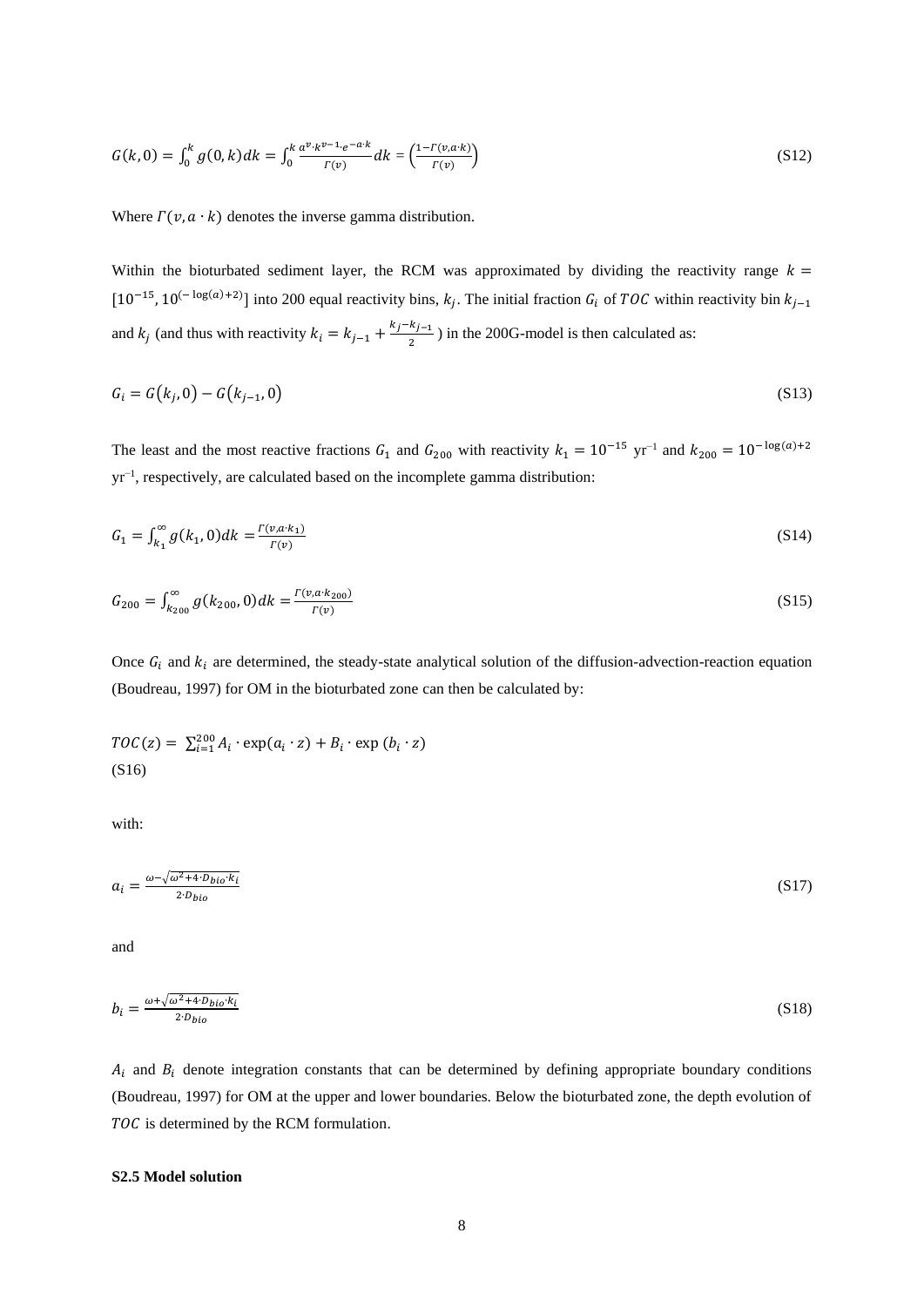Transport and reaction equations were solved sequentially. Firstly, the diffusion term was discretized at each timestep of the numerical integration using the semi-implicit Crank-Nicholson scheme. This was followed by the calculation of the advective transport, using a  $3<sup>rd</sup>$  order accurate total variation diminishing algorithm with flux limiters (Regnier et al., 1998). The reaction network was subsequently solved. The mass-conservation equation (Eq. S1) was discretized on an uneven grid (Boudreau, 1997):

$$
z(n) = \frac{\iota\left((\xi_n^2 + \xi_c^2)^{0.5} - \xi_c\right)}{\left(\iota^2 + \xi_c^2\right)^{0.5} - \xi_c}
$$
(S19)

where  $z(n)$  is the depth of the  $n^{th}$  grid point, L denotes the length of the model domain,  $\xi_n$  is a point in a hypothetical grid, and  $\xi_c$  is depth relative to which  $z(n)$  is quadratically distributed for  $\xi_n \gg \xi_n$  and linearly distributed for  $\xi_n \ll \xi_n$ . L and  $\xi_n$  were chosen so that the grid size,  $\Delta z$ , increases downcore from SWI to a maximum of  $L$ . The size of model domain  $L$  was fixed at 1,000 cm for all sites, except for the Bering Sea, in which the model domain is extended to 1,500 cm, due to the low sedimentation rate assumed for this site (Table 2). This choice is based on initial tests and ensures that the model domain covers the diagenetically most active zone, thus reducing the influence of biogeochemical dynamics in underlying sediments on biogeochemical dynamics within the model domain. BRNS was run until steady state ( $\Delta t$  < 0.01) was reached:

$$
run\ time = 2 \cdot \frac{L}{\omega} \tag{S20}
$$

### **S3. Establishing a minimum dataset of observations for the determination of apparent organic matter reactivity**

We use an inverse model approach to extract the optimal OM reactivity parameter set  $\alpha$  and  $\nu$  (i.e., the apparent OM reactivity) by assuming that the rank of a parameter set depends on the similarity between simulated and measured data. However, all inverse model approaches and, thus the quality of the inversely determined parameters are subject to limitations, such as core top loss, uniqueness of fit, unresolved processes, transient dynamics. These limitations can be alleviated by using comprehensive, multi-component observational data sets for the inverse modelling approach. However, especially on the global scale, data availability is often limited. Consequently, it is important to identify a minimum set of observational data that are widely available and comparably easy to measure. To identify such a minimum observational data set, we here tested performance of different artificial porewater data sets in determining apparent OM reactivity. Using an artificial dataset (Table S7; Fig. S1 and S2) that was generated by using a defined OM reactivity, we ran the inverse model approach (see main manuscript, Sect. 3.2.4) using 1) TOC profiles only and 2) TOC and  $SO_4^{2-}$  profiles.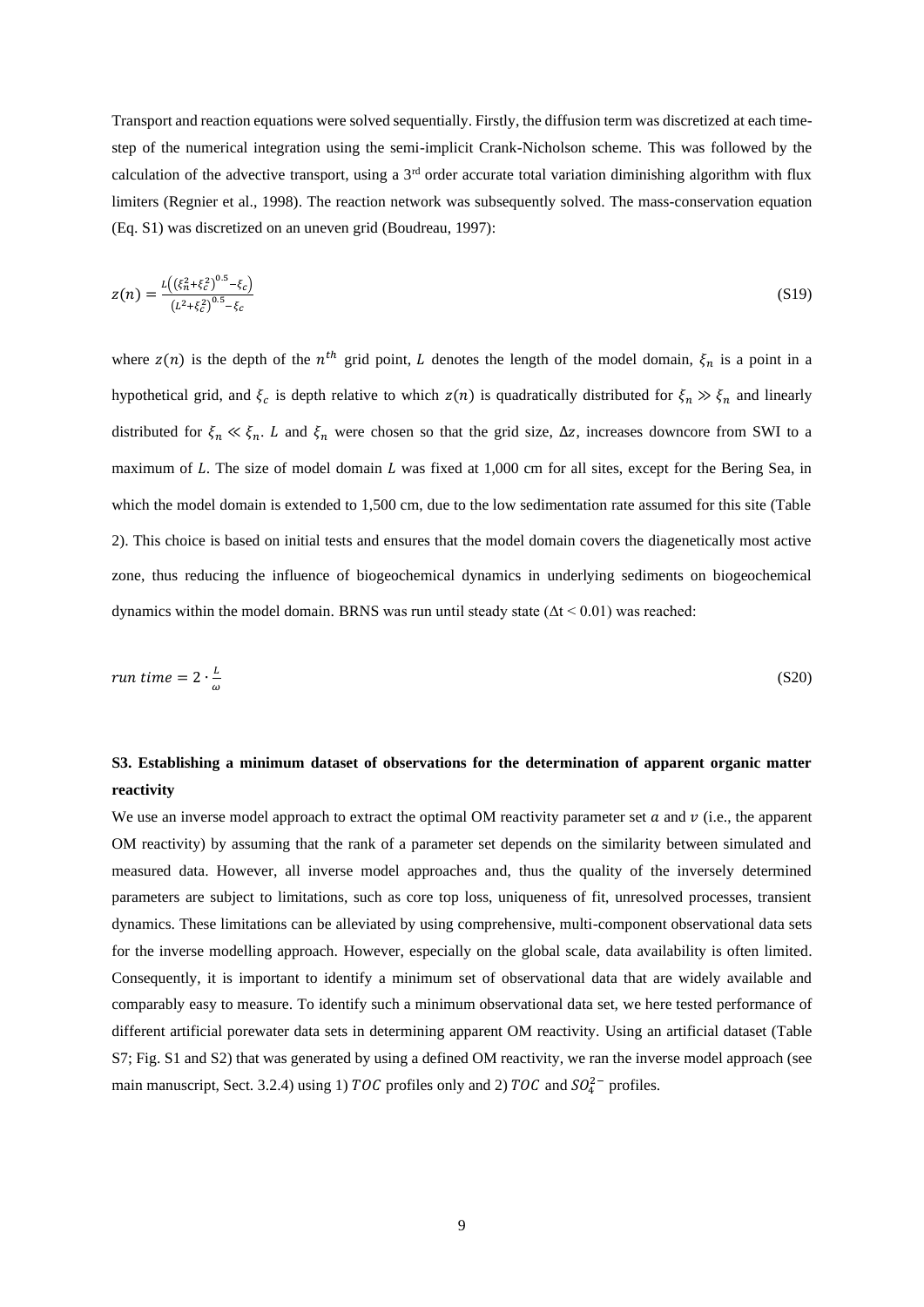| <b>Parameter</b> | Unit                     | Value | <b>Parameter</b> | Unit      | Value                | <b>Parameter</b> | Unit                       | Value            |  |
|------------------|--------------------------|-------|------------------|-----------|----------------------|------------------|----------------------------|------------------|--|
| <b>Transport</b> |                          |       |                  | Reactions |                      |                  | <b>Boundary</b> conditions |                  |  |
| L                | cm                       | 150   | x/y/z            | -         | 106/16/1             | TOC              | wt%                        | 0.32             |  |
| $\alpha_0$       | $yr^{-1}$                | 10    | a                | yr        | $[10^{-3} - 10^{7}]$ | O <sub>2</sub>   | $\mu$ M                    | 325              |  |
| $x_{irr}$        | cm                       | 3.5   | $\boldsymbol{v}$ | -         | $[10^{-1} - 10^{0}]$ | $NO_3^-$         | $\mu$ M                    | 9                |  |
| $z_{bio}$        | cm                       | 10    |                  |           |                      | $SO_4^{2-}$      | mM                         | 28               |  |
| $D_{bio}$        | $\rm cm^2~yr^{-1}$       | 23.98 |                  |           |                      | $NH4+$           | $\mu$ M                    | $\boldsymbol{0}$ |  |
| $\varphi$        |                          | 0.47  |                  |           |                      | $HS^-$           | $\mu$ M                    | $\mathbf{0}$     |  |
| $\omega$         | $cm \, yr^{-1}$          | 0.06  |                  |           |                      | CH <sub>4</sub>  | $\mu$ M                    | $\mathbf{0}$     |  |
| T                | $\rm ^{\circ}C$          | 0.65  |                  |           |                      |                  |                            |                  |  |
| $\boldsymbol{S}$ | $\overline{\phantom{0}}$ | 35    |                  |           |                      |                  |                            |                  |  |
| h                | m                        | 250   |                  |           |                      |                  |                            |                  |  |

**Table S7. Model parameters and boundary conditions adopted in the sensitivity analyses used to determine the minimum dataset necessary to constrain apparent organic matter reactivity based on the Reactive Continuum Model parameters and . Model parameters omitted here follow those in Tables S2 and S6.**

Our sensitivity analysis confirms that when TOC is considered as a single constraint, multiple pairs of  $\alpha$  and  $\nu$ produce very similar TOC depth-profiles that fit the artificial data equally well (Fig. S1). Model results show that including  $SO_4^{2-}$  depth profiles add an additional constraint (Fig. S2) and facilitates the identification of a best fit  $\alpha$  and  $\nu$  parameter set. This is illustrated by the Taylor diagrams (Taylor, 2001), which summarizes the statistical fitting  $(r, RMSD,$  and SD) (Fig. S3). In addition, because changes in  $a$ - $v$  exert different effects on  $TOC$  and  $SO_4^{2-}$  depth profiles (Fig. S1 and S2), including these two species reduces the impact of the  $a \rightarrow v$  correlation on the uniqueness of fit (Fig. S3).

 $CH<sub>4</sub>$  profiles potentially offer an additional qualitative constraint when the data are available. The dynamics of  $SO_4^{2-}$  and  $CH_4$  are solely controlled by OM degradation and AOM (e.g., Bowles et al., 2014; Egger et al., 2018; Regnier et al., 2011), although their distributions can be also affected by bioirrigation in particularly shallow sulfate-methane transition zones (SMTZs) (e.g., Dale et al., 2019). In anoxic settings and deeply buried sediments,  $SO_4^{2-}$  is the dominant TEA and  $CH_4$  is the most common reduced species (Jørgensen et al., 2019a, b). Thus, a combination of TOC,  $SO_4^{2-}$ , and  $CH_4$  (if available to verify the depths of the SMTZ) depth profiles incorporate the information contained in the observed benthic sulfur and carbon dynamics and is sufficient to extract robust estimates of apparent OM reactivity and its evolution from the sediment-water interface down to the SMTZ.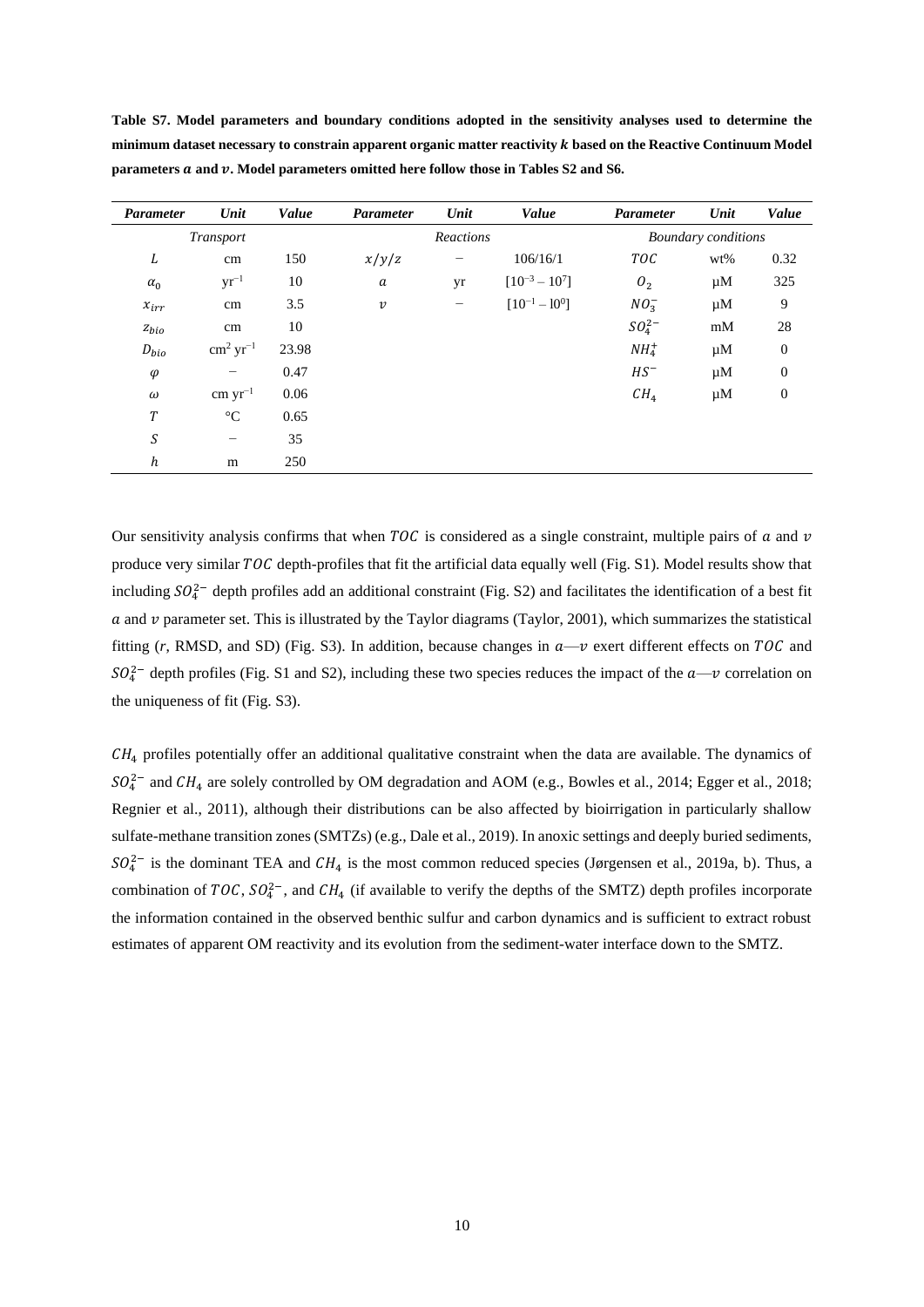

**Figure S1. Total organic carbon depth profiles yielded by the sensitivity analysis for an ensemble of scaling parameter**  *v* and shaping parameter  $a$  (see Table S3). Based on TOC alone multiple pairs of  $a$  and  $v$  would be extracted from the **same depth-profile.**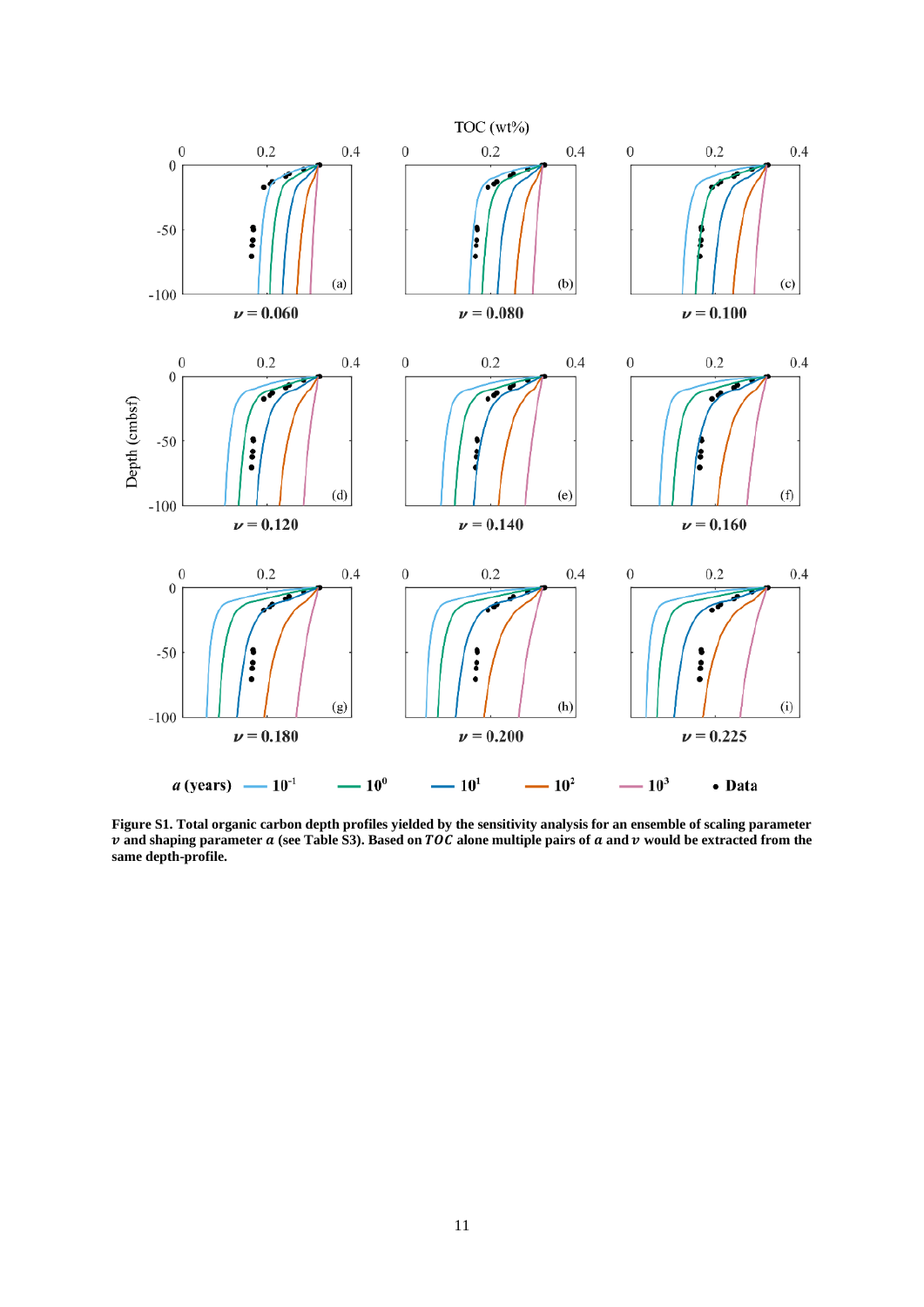

**Figure S2.** Sulfate depth profiles yielded by the sensitivity analysis for an ensemble of scaling parameter  $v$  and shaping **parameter a** (see Table S3). Considering  $SO_4^{2-}$  alongside TOC improves the determination of **a** and  $v$  by excluding **those pairs that only fit .**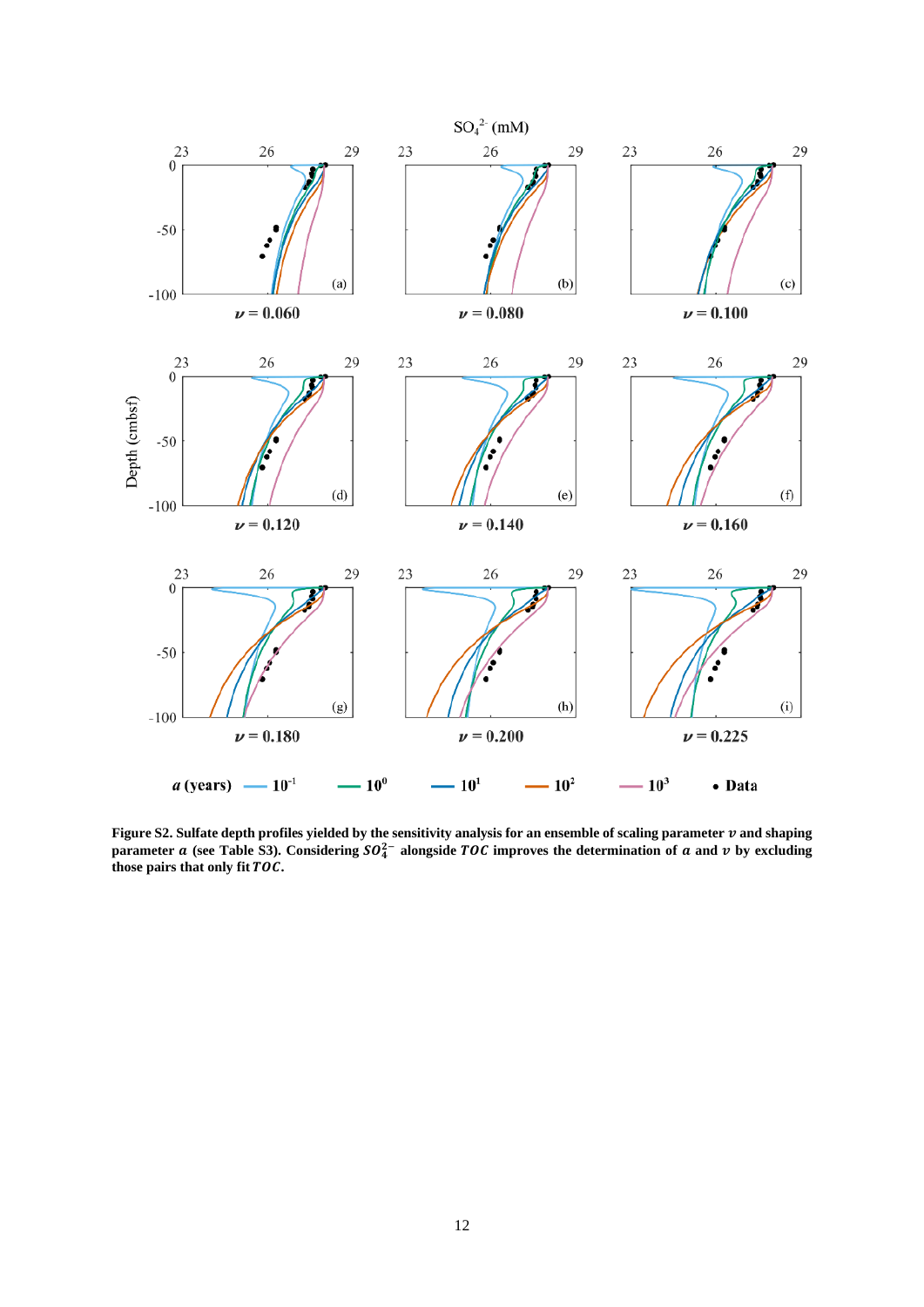

Figure S3. Sensitivity analysis best-fit based on Reactive Continuum model parameters  $a$  and  $v$  for (a) total organic carbon and (b) sulfate. The adoption of two species (i.e.,  $TOC$  and  $SO_4^{2-}$ ) relieves the uncertainties in constraining **organic matter reactivity parameters.**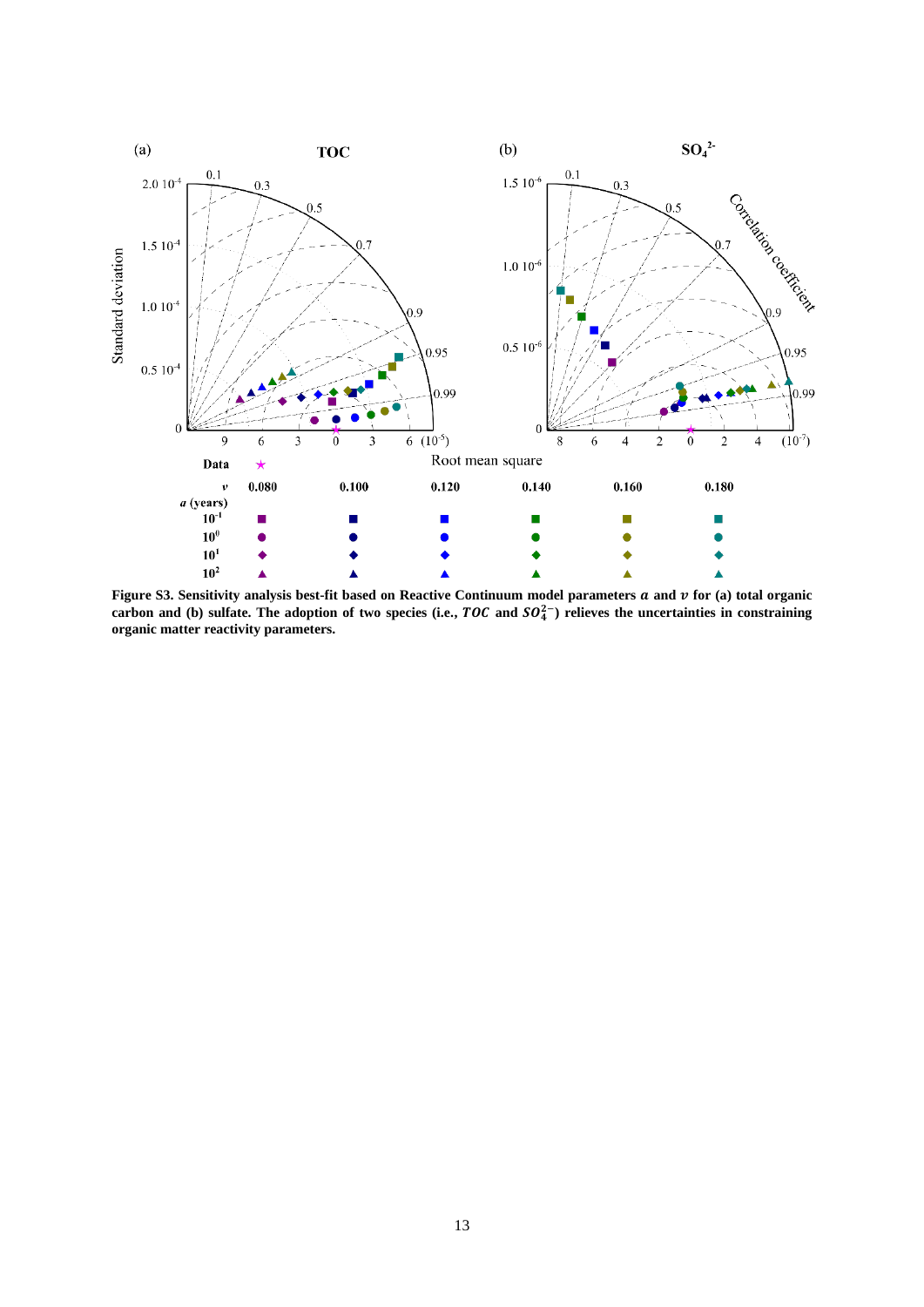#### **References**

Aguilera, D. R., Jourabchi, P., Spiteri, C., and Regnier, P.: A knowledge-based reactive transport approach for the simulation of biogeochemical dynamics in Earth systems, Geochem. Geophys. Geosystems, 6, 1–18, https://doi.org/10.1029/2004GC000899, 2005.

Aller, R. C.: Bioturbation and remineralization of sedimentary organic matter: effects of redox oscillation, Chem. Geol., 114, 331–345, https://doi.org/10.1016/0009-2541(94)90062-0, 1994.

Aller, R. C. and Aller, J. Y.: The effect of biogenic irrigation intensity and solute exchange on diagenetic reaction rates in marine sediments, J. Mar. Res., 56, 905–936, https://doi.org/10.1357/002224098321667413, 1998.

Antonelli, C., Eyrolle, F., Rolland, B., Provansal, M., and Sabatier, F.: Suspended sediment and 137Cs fluxes during the exceptional December 2003 flood in the Rhone River, southeast France, Geomorphology, 95, 350–360, https://doi.org/10.1016/j.geomorph.2007.06.007, 2008.

Barlow, R. G., Mantoura, R. F. C., and Cummings, D. G.: Monsoonal influence on the distribution of phytoplankton pigments in the Arabian Sea, Deep Sea Res. Part II Top. Stud. Oceanogr., 46, 677–699, https://doi.org/10.1016/S0967-0645(98)00123- 4, 1999.

Beckler, J. S., Kiriazis, N., Rabouille, C., Stewart, F. J., and Taillefert, M.: Importance of microbial iron reduction in deep sediments of river-dominated continental-margins, Mar. Chem., 178, 22–34, https://doi.org/10.1016/j.marchem.2015.12.003, 2016.

Berner, R. A.: Early diagenesis: a theoretical approach, Princeton University Press, Princeton, N.J, 241 pp., 1980.

Boudreau, B. P.: Mathematics of tracer mixing in sediments; II, Nonlocal mixing and biological conveyor-belt phenomena, Am. J. Sci., 286, 199–238, https://doi.org/10.2475/ajs.286.3.199, 1986.

Boudreau, B. P.: Is burial velocity a master parameter for bioturbation?, Geochim. Cosmochim. Acta, 58, 1243–1249, https://doi.org/10.1016/0016-7037(94)90378-6, 1994.

Boudreau, B. P.: Diagenetic Models and Their Implementation: Modelling Transport and Reactions in Aquatic Sediments, Springer Berlin Heidelberg, Berlin, Heidelberg, 1997.

Boudreau, B. P.: Mean mixed depth of sediments: The wherefore and the why, Limnol. Oceanogr., 43, 524–526, https://doi.org/10.4319/lo.1998.43.3.0524, 1998.

Boudreau, B. P. and Ruddick, B. R.: On a reactive continuum representation of organic matter diagenesis, Am. J. Sci., 291, 507–538, https://doi.org/10.2475/ajs.291.5.507, 1991.

Bowles, M. W., Mogollon, J. M., Kasten, S., Zabel, M., and Hinrichs, K.-U.: Global rates of marine sulfate reduction and implications for sub-sea-floor metabolic activities, Science, 344, 889–891, https://doi.org/10.1126/science.1249213, 2014.

Burdige, D. J.: Geochemistry of marine sediments, Princeton University Press, Princeton, NJ, 609 pp., 2006.

Calliari, D., Brugnoli, E., Ferrari, G., and Vizziano, D.: Phytoplankton distribution and production along a wide environmental gradient in the South-West Atlantic off Uruguay, Hydrobiologia, 620, 47–61, https://doi.org/10.1007/s10750-008-9614-7, 2009.

Canfield, D. E., Jørgensen, B. B., Fossing, H., Glud, R., Gundersen, J., Ramsing, N. B., Thamdrup, B., Hansen, J. W., Nielsen, L. P., and Hall, P. O. J.: Pathways of organic carbon oxidation in three continental margin sediments, Mar. Geol., 113, 27–40, https://doi.org/10.1016/0025-3227(93)90147-N, 1993.

Carreto, J. I., Montoya, N. G., Benavides, H. R., Guerrero, R., and Carignan, M. O.: Characterization of spring phytoplankton communities in the Rio de La Plata maritime front using pigment signatures and cell microscopy, Mar. Biol., 143, 1013–1027, https://doi.org/10.1007/s00227-003-1147-z, 2003.

Cathalot, C., Rabouille, C., Pastor, L., Deflandre, B., Viollier, E., Buscail, R., Grémare, A., Treignier, C., and Pruski, A.: Temporal variability of carbon recycling in coastal sediments influenced by rivers: assessing the impact of flood inputs in the Rhône River prodelta, Biogeosciences, 7, 1187–1205, https://doi.org/10.5194/bg-7-1187-2010, 2010.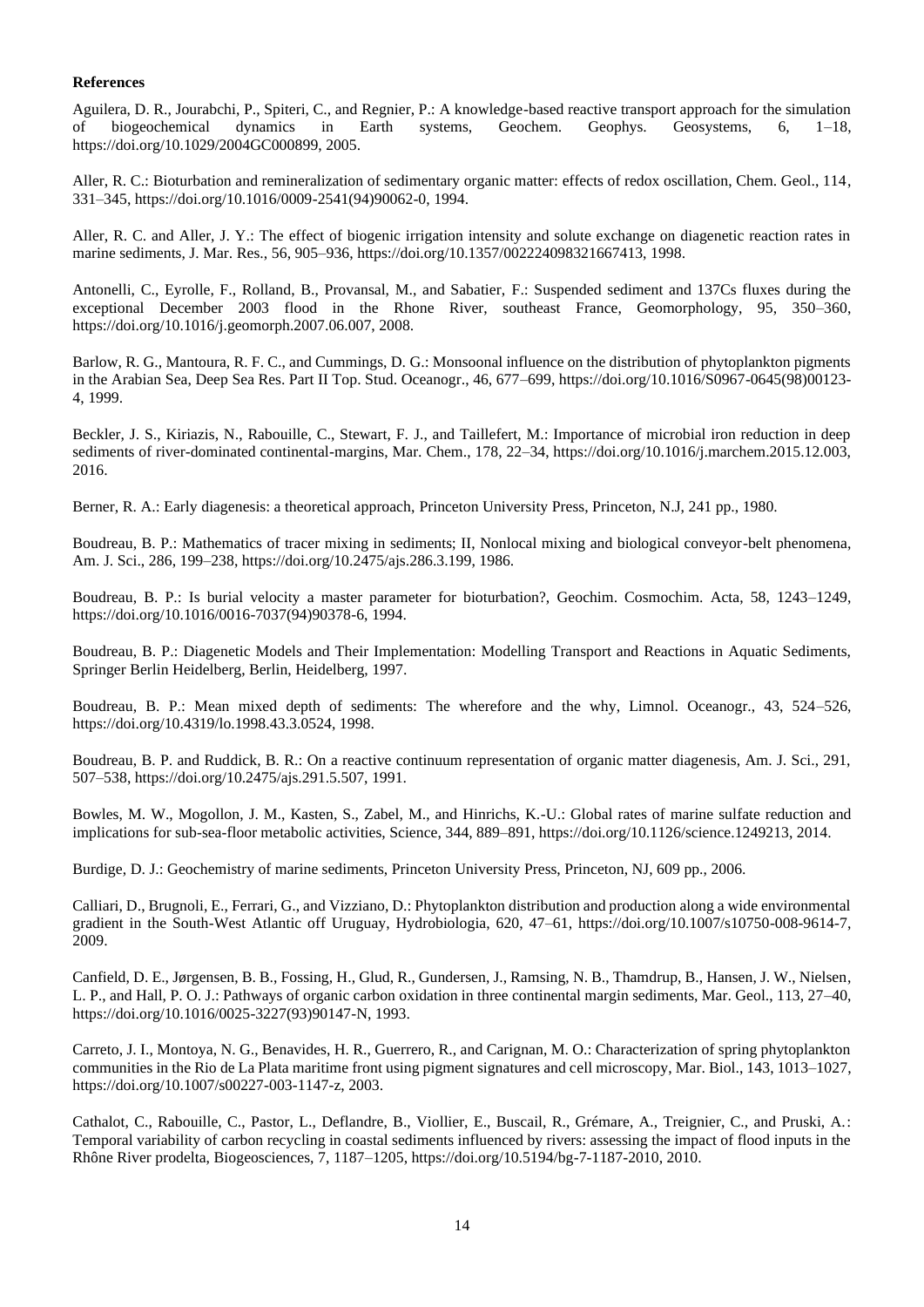Chen, X., Andersen, T. J., Morono, Y., Inagaki, F., Jørgensen, B. B., and Lever, M. A.: Bioturbation as a key driver behind the dominance of Bacteria over Archaea in near-surface sediment, Sci. Rep., 7, 2400, https://doi.org/10.1038/s41598-017- 02295-x, 2017.

Cowie, G.: The biogeochemistry of Arabian Sea surficial sediments: A review of recent studies, Prog. Oceanogr., 65, 260– 289, https://doi.org/10.1016/j.pocean.2005.03.003, 2005.

Coyle, K. O., Pinchuk, A. I., Eisner, L. B., and Napp, J. M.: Zooplankton species composition, abundance and biomass on the eastern Bering Sea shelf during summer: The potential role of water-column stability and nutrients in structuring the zooplankton community, Deep Sea Res. Part II Top. Stud. Oceanogr., 55, 1775–1791, https://doi.org/10.1016/j.dsr2.2008.04.029, 2008.

Dahl, E. and Johannessen, T.: Temporal and spatial variability of phytoplankton and chlorophyll a: lessons from the south coast of Norway and the Skagerrak, ICES J. Mar. Sci., 55, 680–687, https://doi.org/10.1006/jmsc.1998.0401, 1998.

Dale, A. W., Regnier, P., Knab, N. J., Jørgensen, B. B., and Van Cappellen, P.: Anaerobic oxidation of methane (AOM) in marine sediments from the Skagerrak (Denmark): II. Reaction-transport modeling, Geochim. Cosmochim. Acta, 72, 2880– 2894, https://doi.org/10.1016/j.gca.2007.11.039, 2008.

Dale, A. W., Sommer, S., Bohlen, L., Treude, T., Bertics, V. J., Bange, H. W., Pfannkuche, O., Schorp, T., Mattsdotter, M., and Wallmann, K.: Rates and regulation of nitrogen cycling in seasonally hypoxic sediments during winter (Boknis Eck, SW Baltic Sea): Sensitivity to environmental variables, Estuar. Coast. Shelf Sci., 95, 14–28, https://doi.org/10.1016/j.ecss.2011.05.016, 2011.

Dale, A. W., Nickelsen, L., Scholz, F., Hensen, C., Oschlies, A., and Wallmann, K.: A revised global estimate of dissolved iron fluxes from marine sediments, Glob. Biogeochem. Cycles, 29, 691–707, https://doi.org/10.1002/2014GB005017, 2015.

Dale, A. W., Flury, S., Fossing, H., Regnier, P., Røy, H., Scholze, C., and Jørgensen, B. B.: Kinetics of organic carbon mineralization and methane formation in marine sediments (Aarhus Bay, Denmark), Geochim. Cosmochim. Acta, 252, 159– 178, https://doi.org/10.1016/j.gca.2019.02.033, 2019.

Egger, M., Riedinger, N., Mogollón, J. M., and Jørgensen, B. B.: Global diffusive fluxes of methane in marine sediments, Nat. Geosci., 11, 421–425, https://doi.org/10.1038/s41561-018-0122-8, 2018.

Fleming, V. and Kaitala, S.: Phytoplankton Spring Bloom Intensity Index for the Baltic Sea Estimated for the years 1992 to 2004, Hydrobiologia, 554, 57–65, https://doi.org/10.1007/s10750-005-1006-7, 2006.

Fleming-Lehtinen, V. and Laamanen, M.: Long-term changes in Secchi depth and the role of phytoplankton in explaining light attenuation in the Baltic Sea, Estuar. Coast. Shelf Sci., 102–103, 1–10, https://doi.org/10.1016/j.ecss.2012.02.015, 2012.

Gayoso, A. M.: Bloom of Emiliania huxleyi (Prymnesiophyceae) in the western South Atlantic Ocean, J. Plankton Res., 17, 1717–1722, https://doi.org/10.1093/plankt/17.8.1717, 1995.

Gersonde, R.: The expedition of the research vessel "Sonne" to the subpolar North Pacific and the Bering Sea in 2009 (SO202- INOPEX) (Reports on polar and marine research No. 643), Alfred Wegener Institute for Polar and Marine Research, Bremerhaven, 2009.

Havskum, H. and Riemann, B.: Ecological importance of bacterivorous, pigmented flagellates (mixotrophs) in the Bay of Aarhus, Denmark, Mar. Ecol. Prog. Ser., 137, 251–263, https://doi.org/10.3354/meps137251, 1996.

Hebbeln, D., Scheurle, C., and Lamy, F.: Depositional history of the Helgoland mud area, German Bight, North Sea, Geo-Mar. Lett., 23, 81–90, https://doi.org/10.1007/s00367-003-0127-0, 2003.

Hensen, C., Zabel, M., Pfeifer, K., Schwenk, T., Kasten, S., Riedinger, N., Schulz, H. D., and Boetius, A.: Control of sulfate pore-water profiles by sedimentary events and the significance of anaerobic oxidation of methane for the burial of sulfur in marine sediments, Geochim. Cosmochim. Acta, 67, 2631–2647, https://doi.org/10.1016/S0016-7037(03)00199-6, 2003.

Hickel, W., Berg, J., and Treutner, K.: Variability in phytoplankton biomass in the German Bight near Helgoland, in: ICES Mar Sci Symp, 249–259, 1992.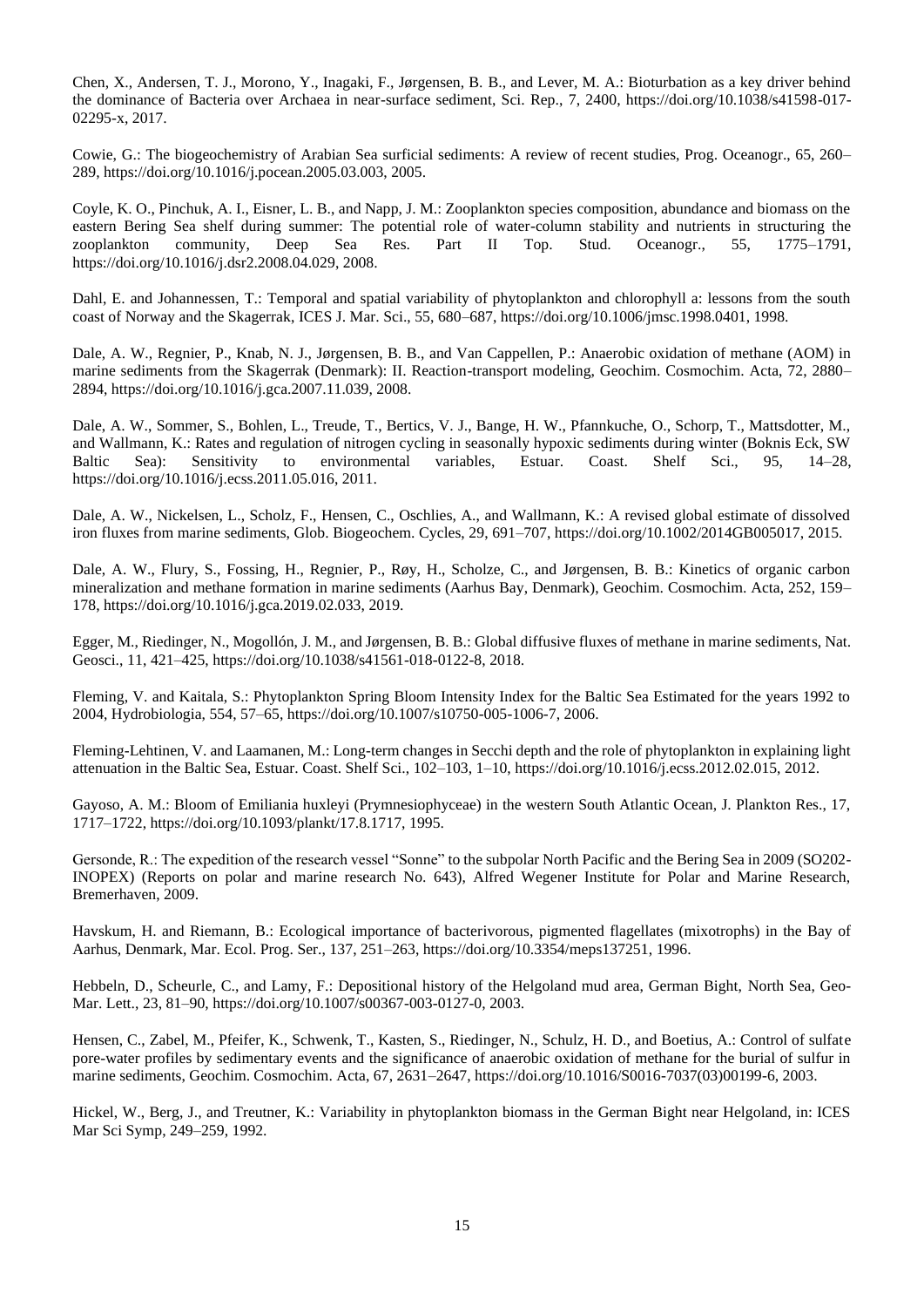Hilligsøe, K. M., Jensen, J. B., Ferdelman, T. G., Fossing, H., Lapham, L., Røy, H., and Jørgensen, B. B.: Methane fluxes in marine sediments quantified through core analyses and seismo-acoustic mapping (Bornholm Basin, Baltic Sea), Geochim. Cosmochim. Acta, 239, 255–274, https://doi.org/10.1016/j.gca.2018.07.040, 2018.

Jensen, M., Lomstein, E., and Sørensen, J.: Benthic NH4+ and NO3- flux following sedimentation of a spring phytoplankton bloom in Aarhus Bight, Denmark, Mar. Ecol. Prog. Ser., 61, 87–96, https://doi.org/10.3354/meps061087, 1990.

Jørgensen, B. B.: A comparison of methods for the quantification of bacterial sulfate reduction in coastal marine sediments: II. Calculation from mathematical models, Geomicrobiol. J., 1, 29–47, https://doi.org/10.1080/01490457809377722, 1978.

Jørgensen, B. B., Beulig, F., Egger, M., Petro, C., Scholze, C., and Røy, H.: Organoclastic sulfate reduction in the sulfatemethane transition of marine sediments, Geochim. Cosmochim. Acta, 254, 231–245, https://doi.org/10.1016/j.gca.2019.03.016, 2019a.

Jørgensen, B. B., Findlay, A. J., and Pellerin, A.: The Biogeochemical Sulfur Cycle of Marine Sediments, Front. Microbiol., 10, 849, https://doi.org/10.3389/fmicb.2019.00849, 2019b.

Karlson, B., Edler, L., Granéli, W., Sahlsten, E., and Kuylenstierna, M.: Subsurface chlorophyll maxima in the Skagerrakprocesses and plankton community structure, J. Sea Res., 35, 139–158, https://doi.org/10.1016/S1385-1101(96)90742-X, 1996.

Langston, W. J., Pope, N. D., Jonas, P. J. C., Nikitic, C., Field, M. D. R., Dowell, B., Shillabeer, N., Swarbrick, R. H., and Brown, A. R.: Contaminants in fine sediments and their consequences for biota of the Severn Estuary, Mar. Pollut. Bull., 61, 68–82, https://doi.org/10.1016/j.marpolbul.2009.12.014, 2010.

Latasa, M. and Bidigare, R. R.: A comparison of phytoplankton populations of the Arabian Sea during the Spring Intermonsoon and Southwest Monsoon of 1995 as described by HPLC-analyzed pigments, Deep Sea Res. Part II Top. Stud. Oceanogr., 45, 2133–2170, https://doi.org/10.1016/S0967-0645(98)00066-6, 1998.

Lomstein, E., Jensen, M. H., and Sørensen, J.: Intracellular NH4+ and NO3- pools associated with deposited phytoplankton in a marine sediment (Aarhus Bight, Denmark), Mar. Ecol. Prog. Ser., 61, 97–105, 1990.

Meile, C. and Van Cappellen, P.: Particle age distributions and O  $_2$  exposure times: Timescales in bioturbated sediments, Glob. Biogeochem. Cycles, 19, 1–12, https://doi.org/10.1029/2004GB002371, 2005.

Middelburg, J. J., Soetaert, K., and Herman, P. M. J.: Empirical relationships for use in global diagenetic models, Deep Sea Res. Part Oceanogr. Res. Pap., 44, 327–344, https://doi.org/10.1016/S0967-0637(96)00101-X, 1997.

Mogollón, J. M., Dale, A. W., Fossing, H., and Regnier, P.: Timescales for the development of methanogenesis and free gas layers in recently-deposited sediments of Arkona Basin (Baltic Sea), Biogeosciences, 9, 1915–1933, https://doi.org/10.5194/bg-9-1915-2012, 2012.

Odate, T.: Abundance and size composition of the summer phytoplankton communities in the western North Pacific Ocean, the Bering Sea, and the Gulf of Alaska, J. Oceanogr., 52, 335–351, https://doi.org/10.1007/BF02235928, 1996.

Pastor, L., Deflandre, B., Viollier, E., Cathalot, C., Metzger, E., Rabouille, C., Escoubeyrou, K., Lloret, E., Pruski, A. M., Vétion, G., Desmalades, M., Buscail, R., and Grémare, A.: Influence of the organic matter composition on benthic oxygen demand in the Rhône River prodelta (NW Mediterranean Sea), Cont. Shelf Res., 31, 1008–1019, https://doi.org/10.1016/j.csr.2011.03.007, 2011.

Peterson, R. G.: The boundary currents in the western Argentine Basin, Deep Sea Res. Part Oceanogr. Res. Pap., 39, 623–644, https://doi.org/10.1016/0198-0149(92)90092-8, 1992.

Redfield, A. C.: On the proportions of organic derivatives in sea water and their relation to the composition of plankton, in: James Johnstone Memorial Volume, University Press of Liverpool, 176–192, 1934.

Regnier, P., Mouchet, A., Wollast, R., and Ronday, F.: A discussion of methods for estimating residual fluxes in strong tidal estuaries, Cont. Shelf Res., 18, 1543–1571, https://doi.org/10.1016/S0278-4343(98)00071-5, 1998.

Regnier, P., O'Kane, J. P., Steefel, C. I., and Vanderborght, J. P.: Modeling complex multi-component reactive-transport systems: towards a simulation environment based on the concept of a Knowledge Base, Appl. Math. Model., 26, 913–927, https://doi.org/10.1016/S0307-904X(02)00047-1, 2002.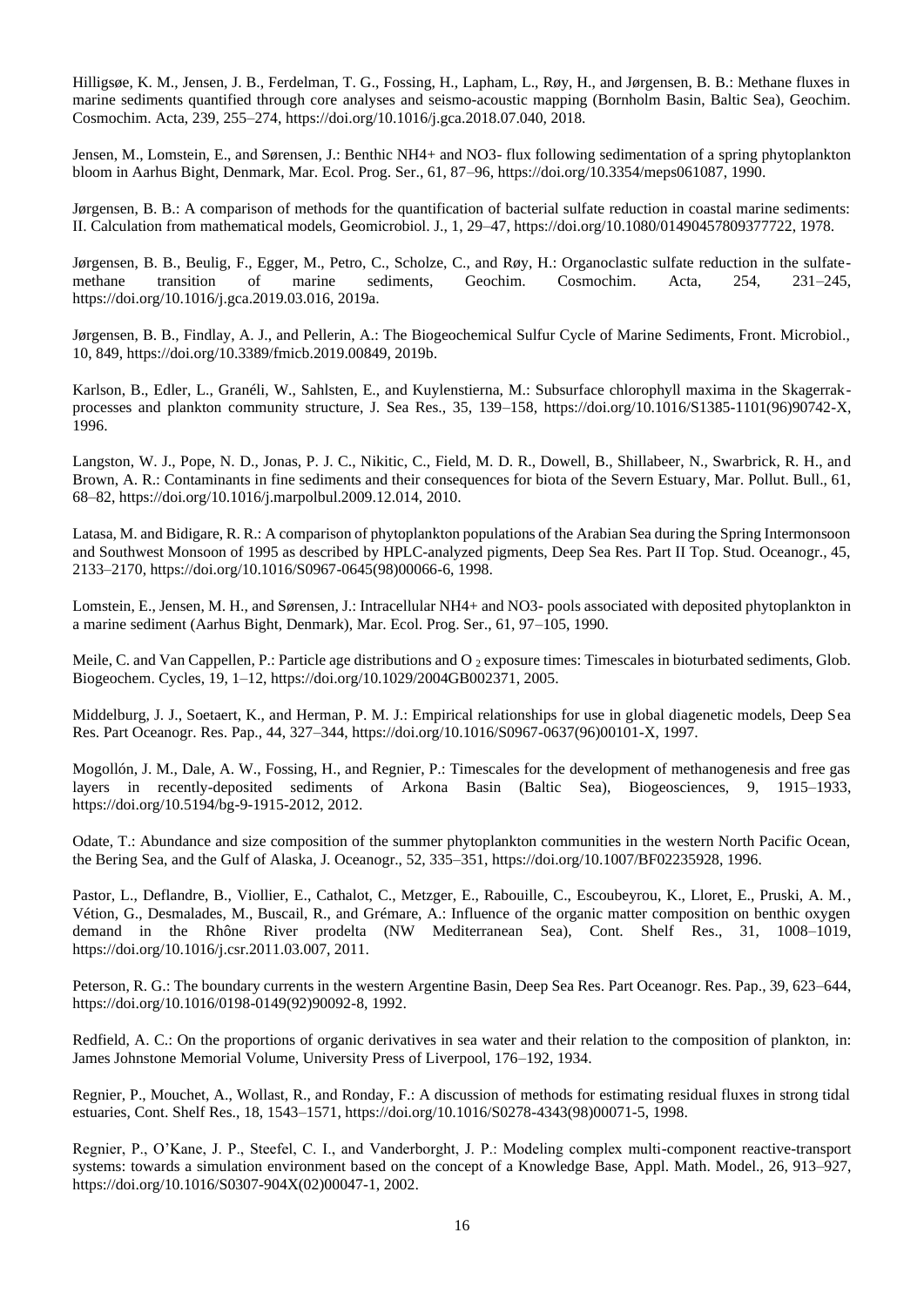Regnier, P., Dale, A. W., Arndt, S., LaRowe, D. E., Mogollón, J., and Van Cappellen, P.: Quantitative analysis of anaerobic oxidation of methane (AOM) in marine sediments: A modeling perspective, Earth-Sci. Rev., 106, 105–130, https://doi.org/10.1016/j.earscirev.2011.01.002, 2011.

Richardson, K., Rasmussen, B., Bunk, T., and Mouritsen, L. T.: Multiple subsurface phytoplankton blooms occurring simultaneously in the Skagerrak, J. Plankton Res., 25, 799–813, https://doi.org/10.1093/plankt/25.7.799, 2003.

Riebesell, U.: Aggregation of Phaeocystis during phytoplankton spring blooms in the southern North Sea, Mar. Ecol. Prog. Ser., 96, 281–289, 1993.

Rixen, T., Gaye, B., and Emeis, K.-C.: The monsoon, carbon fluxes, and the organic carbon pump in the northern Indian Ocean, Prog. Oceanogr., 175, 24–39, https://doi.org/10.1016/j.pocean.2019.03.001, 2019.

Rysgaard, S., Fossing, H., and Jensen, M. M.: Organic matter degradation through oxygen respiration, denitrification, and manganese, iron, and sulfate reduction in marine sediments (the Kattegat and the Skagerrak), Ophelia, 55, 77–91, https://doi.org/10.1080/00785236.2001.10409475, 2001.

Shalapyonok, A., Olson, R. J., and Shalapyonok, L. S.: Arabian Sea phytoplankton during Southwest and Northeast Monsoons 1995: composition, size structure and biomass from individual cell properties measured by flow cytometry, Deep Sea Res. Part II Top. Stud. Oceanogr., 48, 1231–1261, https://doi.org/10.1016/S0967-0645(00)00137-5, 2001.

Stabeno, P. J. and Hunt, G. L.: Overview of the Inner Front and Southeast Bering Sea Carrying Capacity Programs, Deep Sea Res. Part II Top. Stud. Oceanogr., 49, 6157–6168, https://doi.org/10.1016/S0967-0645(02)00339-9, 2002.

Stockwell, D. A., Whitledge, T. E., Zeeman, S. I., Coyle, K. O., Napp, J. M., Brodeur, R. D., Pinchuk, A. I., and Hunt, G. L.: Anomalous conditions in the south-eastern Bering Sea, 1997: nutrients, phytoplankton and zooplankton, Fish. Oceanogr., 10, 99–116, https://doi.org/10.1046/j.1365-2419.2001.00158.x, 2001.

Taylor, K. E.: Summarizing multiple aspects of model performance in a single diagram, J. Geophys. Res. Atmospheres, 106, 7183–7192, https://doi.org/10.1029/2000JD900719, 2001.

Thingstad, T. F., Riemann, B., Havskum, H., and Garde, K.: Incorporation rates and biomass content of C and P in phytoplankton and bacteria in the Bay of Aarhus (Denmark) June 1992, J. Plankton Res., 18, 97–121, https://doi.org/10.1093/plankt/18.1.97, 1996.

Thomas, S.: The response of anaerobic prokaryotic processes and communities in the Severn Estuary sediments to environmental changes, Cardiff University, Cardiff, 2014.

Thullner, M., Dale, A. W., and Regnier, P.: Global-scale quantification of mineralization pathways in marine sediments: A reaction-transport modeling approach, Geochem. Geophys. Geosystems, 10, 1–24, https://doi.org/10.1029/2009GC002484, 2009.

Trimmer, M., Engström, P., and Thamdrup, B.: Stark Contrast in Denitrification and Anammox across the Deep Norwegian Trench in the Skagerrak, Appl. Environ. Microbiol., 79, 7381–7389, https://doi.org/10.1128/AEM.01970-13, 2013.

Uitz, J., Stramski, D., Gentili, B., D'Ortenzio, F., and Claustre, H.: Estimates of phytoplankton class-specific and total primary production in the Mediterranean Sea from satellite ocean color observations, Glob. Biogeochem. Cycles, 26, 1–10, https://doi.org/10.1029/2011GB004055, 2012.

Underwood, G. J. C.: Microphytobenthos and phytoplankton in the Severn estuary, UK: Present situation and possible consequences of a tidal energy barrage, Mar. Pollut. Bull., 61, 83–91, https://doi.org/10.1016/j.marpolbul.2009.12.015, 2010.

Van Cappellen, P. and Wang, Y.: Cycling of iron and manganese in surface sediments; a general theory for the coupled transport and reaction of carbon, oxygen, nitrogen, sulfur, iron, and manganese, Am. J. Sci., 296, 197–243, https://doi.org/10.2475/ajs.296.3.197, 1996.

Wang, Y. and Van Cappellen, P.: A multicomponent reactive transport model of early diagenesis: Application to redox cycling in coastal marine sediments, Geochim. Cosmochim. Acta, 60, 2993–3014, https://doi.org/10.1016/0016-7037(96)00140-8, 1996.